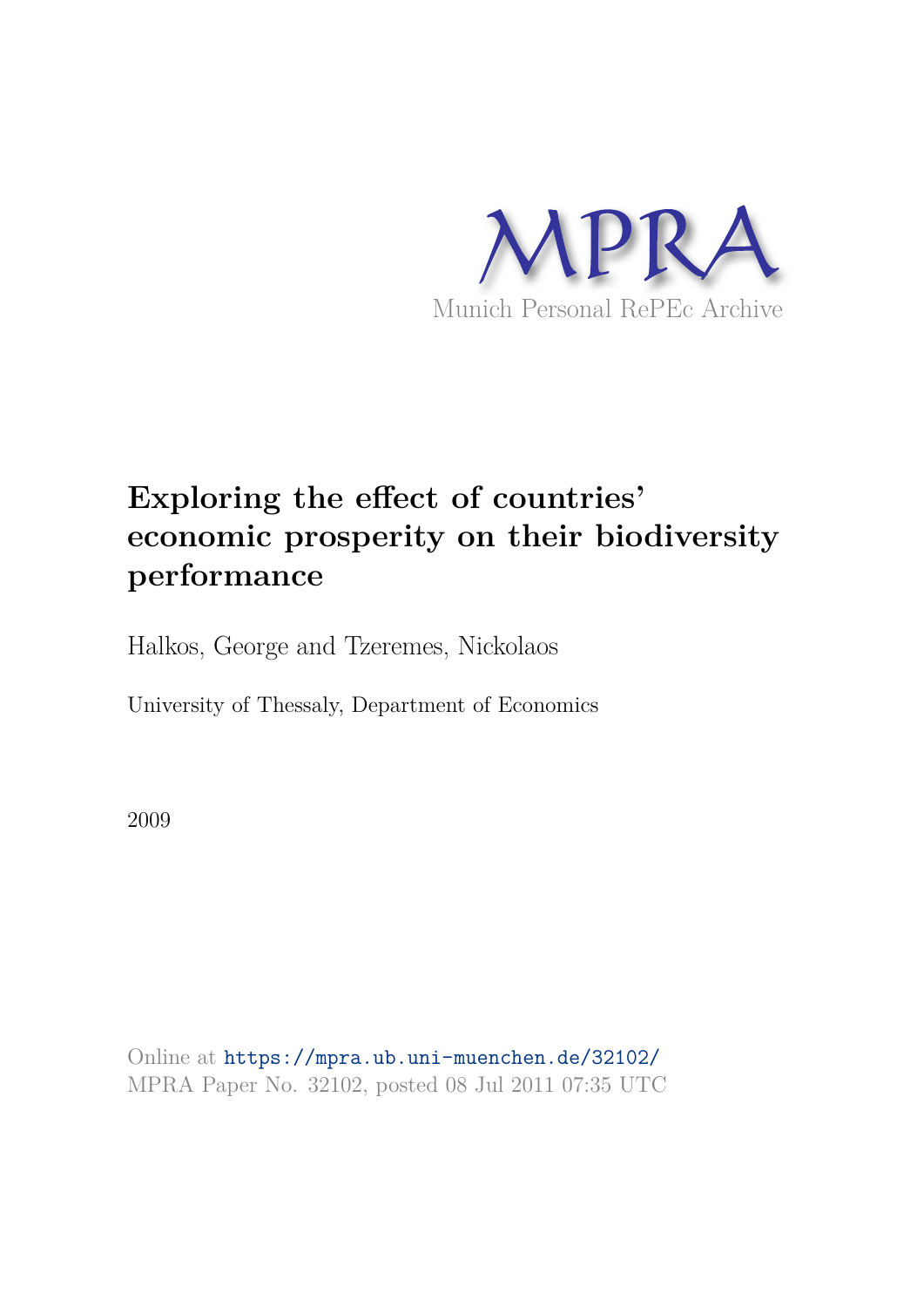# **Exploring the effect of countries' economic prosperity on their biodiversity performance**

by

**George Emm. Halkos<sup>1</sup> and Nickolaos G. Tzeremes**

*Department of economics, University of Thessaly* 

# **Abstract**

 $\overline{a}$ 

This paper demonstrates an evaluation of 71 developed and under-developed countries' biodiversity performance using a methodological framework based to the new advances of Data Envelopment Analysis (DEA). By using conditional DEA, bootstrapping and kernel density estimations, efficiency levels of 71 countries are compared and analyzed. In such a way the paper by modelling and measuring countries' biodiversity performance analyses whether the countries environmental policies have been used efficiently in order to enhance biodiversity. Our empirical results indicate that there are major inefficiencies among the 71 countries in terms of their biodiversity performances which have been negatively influenced by their higher levels of population and of GDP per capita.

*Keywords***:** Biodiversity; Conditional DEA; Bootstrap techniques; Convexity test; Kernel density estimation

*JEL Classification*: C63, C69, O13, Q57

<sup>1</sup> Corresponding author: Professor George Emm. Halkos, Director, Department of Economics, University of Thessaly, Korai 43, 38333, Volos, Greece. http://www.halkos.gr. Email: halkos@econ.uth.gr. Tel.: 0030 24210 74920. FAX: 0030 24210 74772.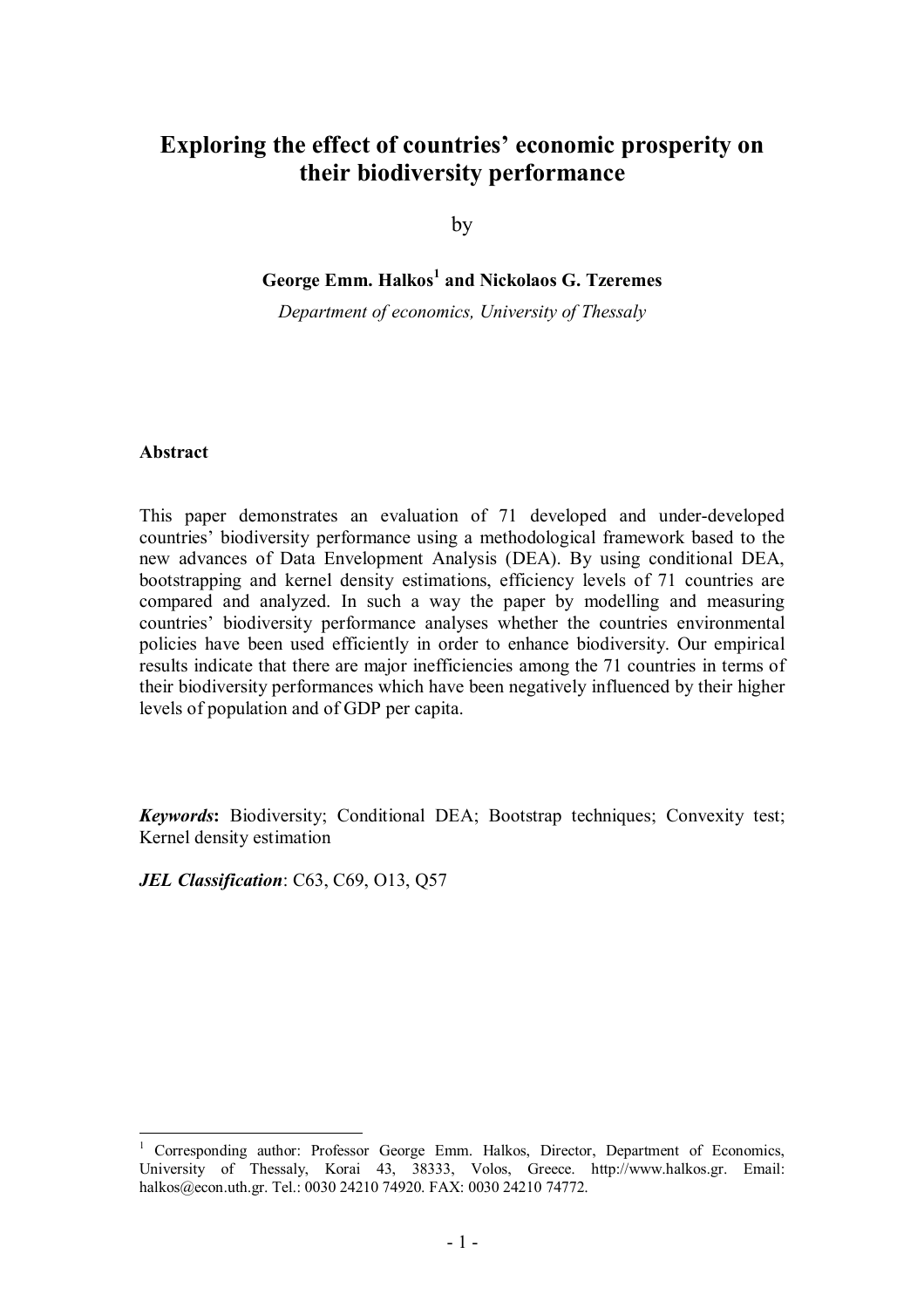### **1. Introduction**

The biological diversity (biodiversity) is a concept entailed in the modern scientific and political terminology and in daily life with various social and economic dimensions.

Biodiversity is in danger due mainly to human activities. In the second half of the 20th century, human population was doubled from 2.5 billion in 1950 to more than 6 billion in 2000. At the same time the value of economic activity increased by more than 400% over the second half of last century (Delong 2003). The area of natural habitat has been reduced for a number of reasons such as conversion of lands to agriculture, over-harvesting of fish, air and water pollution, climate change, urban development, increasing sequence of fires in forests, etc. For these reasons the current rates of species extinction have been dramatically increased.

Threats to the natural habitat are in general lower in the developed countries compared to the tropical developing countries where much of the biodiversity resides. One of the main concerns of the environmental social sciences is the deep understanding of the social and economic forces that change the environment. Scholars have contributed to global biodiversity loss research by paying attention to the relevance and context of species in threat to the interdisciplinary community (Hoffman 2004; Naidoo and Adamowicz 2001). Due to data limitations and reliability cross national comparisons have tackled basically the loss of land-based species like birds and mammals. The studies mentioned only partially capture the cumulative effects of human activity on global diversity.

For the first time this paper by introducing the term 'biodiversity efficiency' tries to capture 71 countries' biodiversity performances by employing the latest advances of conditional DEA techniques as has been extensively analysed by Daraio

- 2 -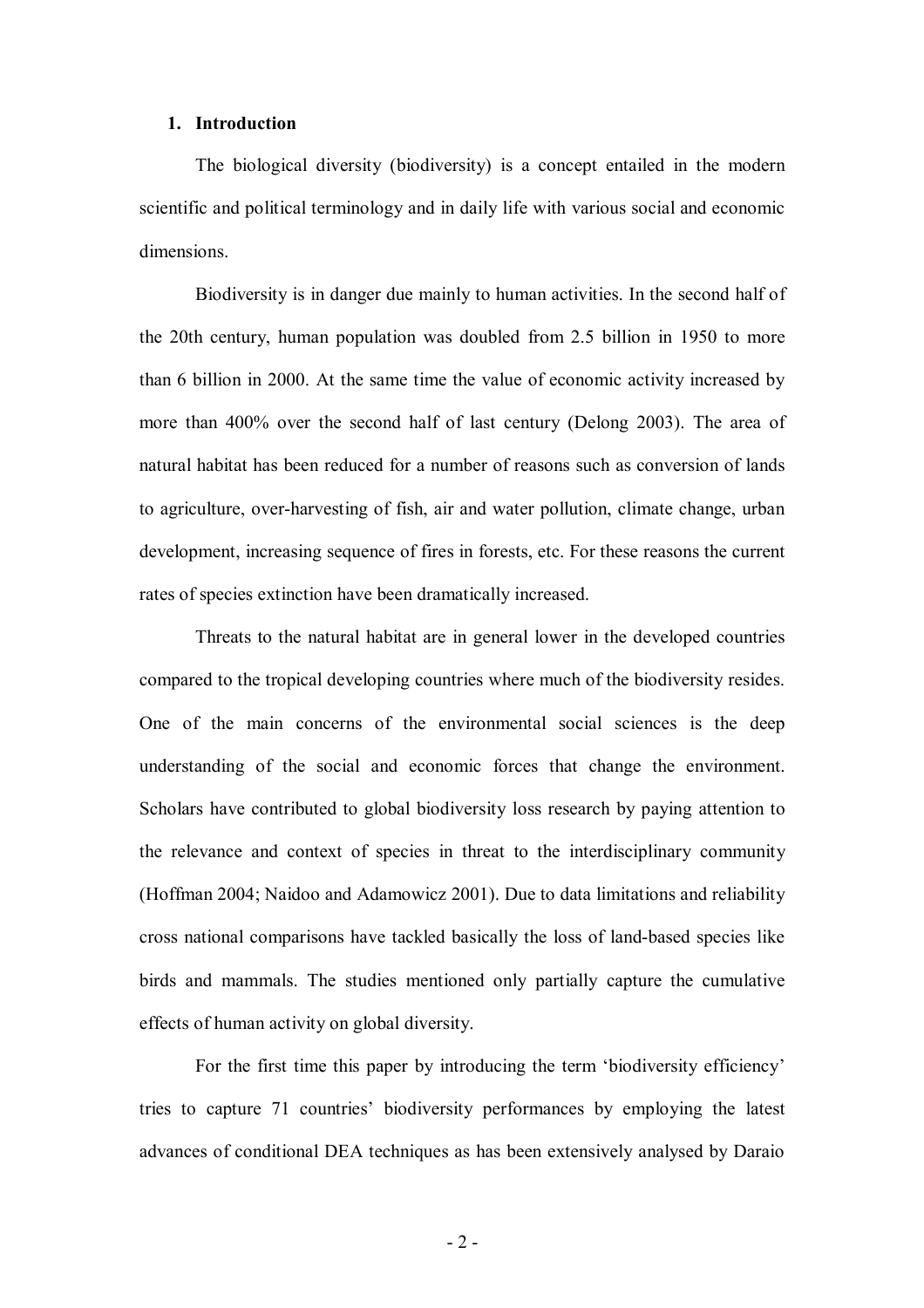and Simar (2005a; 2005b; 2007). DEA methodology has been used by several authors in order to measure environmental 'efficiency'. Kao et al. (1993) (measuring the efficiency of forest management) and Alsharif et al. (2008) (measuring the efficiency of supply systems) emphasise the benefits of DEA application on environmental management. In addition, several authors have been based on DEA methodology in order to measure environmental performance/ efficiency (Färe et al., 1999; Färe et al., 2003; Färe et al., 2004; Tyteca, 1996, 1997; Zaim and Taskin, 2000; Taskin and Zaim, 2000; Jung et al., 2001; Halkos and Tzeremes, 2009).

However this paper goes a step further and instead of providing measurement techniques and applications of environmental performance directly, examines countries' biodiversity performances taking into account four external factors which according to environmental literature seem to influence countries' biodiversity levels. These factors are: countries' population (in thousands), per capita  $CO<sub>2</sub>$  emissions, per capita Gross Domestic Product and the GINI index of income inequality. In addition, this paper provides for the first time an illustrative application of how the latest advances on non parametric techniques can been used in order for the policy makers to be able to measure biodiversity performance and be able to account and measure external influences on that performance measures. Moreover, it raises several issues regarding the 'proper' adoption of DEA models in order for the decision maker to implement DEA modelling regardless the problem facing. For instance 'scale' and 'convexity' issues have been tackled using the bootstrap technique. In addition, the estimators have been tested for bias and have been corrected appropriately. However, as stated, the main argument in efficiency measurement literature is the issue of environmental (or external) factors which influence the efficiency measurement of the decision making unit. In that respect this study employs conditional measurements of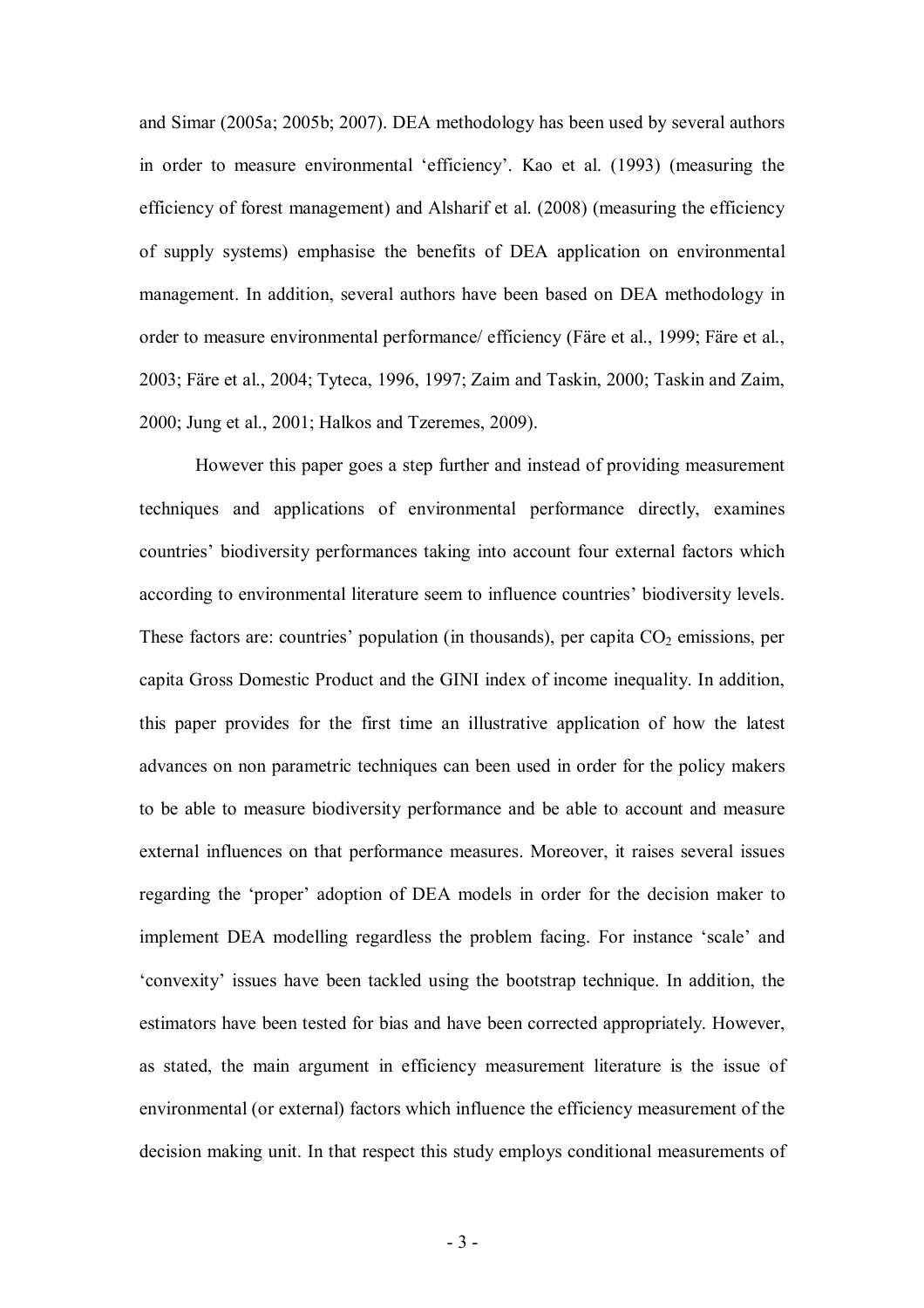efficiency, using different smoothing techniques. Hence, by creating new conditional and unbiased estimators we provide strong evidences of countries' biodiversity performance levels conditioned to the factors affecting them the most.

The structure of this study is the following. Section 2 presents the data used, while section 3 discusses analytically the proposed non parametric techniques. Section 4 refers to the empirical results derived and the last section concludes the paper.

### **2. Data**

One of the most commonly used methods of describing biodiversity of an area is the count of species that reside in this area. Obviously a complete enumeration of all species even in a simple square metre is impossible, as the vast majority of living organisms remains unknown. At the same time there are cases of existence of different definitions for species creating different estimates of their richness. Additional problems arise in the analysis of the geographical distribution of the various species, the change of these distributions in time etc. The huge variety of living creatures is ranked in multiple levels (from genes to ecosystems) making their complete enumeration extremely difficult and in many case infeasible. Therefore, in our study we use secondary data subtracted from World Resources Database (World Resource Institute, 2005).

| <b>Inputs/Output</b>      | AgrProd (Input) | <b>ProtAreas (Input)</b> | Energintens(Input) | <b>WSE(Output)</b> |
|---------------------------|-----------------|--------------------------|--------------------|--------------------|
| Averages                  | 118.676         | 14.244                   | 290.465            | 96.519             |
| Max                       | 198.000         | 72.300                   | 942.000            | 99.697             |
| Min                       | 54.000          | 0.400                    | 98.000             | 73.467             |
| Std                       | 28.541          | 13.592                   | 207,171            | 4,162              |
| <b>External Variables</b> | GDPC $(Z_1)$    | GINI $(Z_2)$             | Popul $(Z_3)$      | $CO2 (Z_4)$        |
| Averages                  | 8938.915        | 40.725                   | 1009.798           | 222.859            |
| Max                       | 33939.000       | 60.700                   | 36820.000          | 5584.800           |
| Min                       | 501.000         | 19.500                   | 1.306              | 1.100              |
| Std                       | 9004.694        | 9.580                    | 4648.123           | 695.718            |

*Table 1: Descriptive statistics of the inputs, external factors and the output used in the analysis*.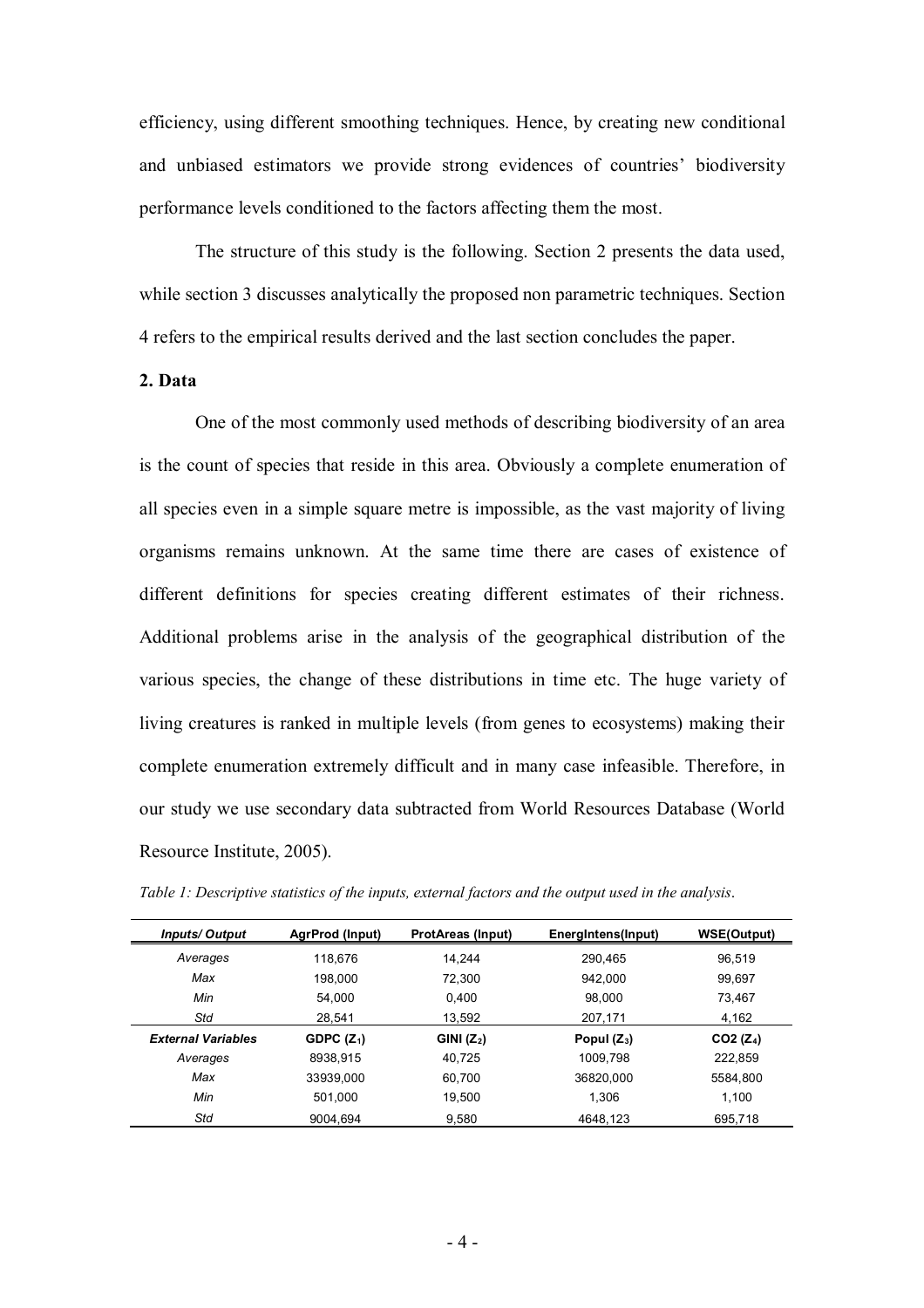In this study we use economic and environmental data in order to calculate biodiversity performance of a sample of 71 countries. In that respect we need to clarify the inputs/ outputs used. Table 1 provides descriptive statistics of the variables used. Specifically as inputs a number of variables are used such as:

1) Total agricultural production index (1999-2001=100) (AgrProd). According to several authors the high exposure of agricultural production in fertilisers, pesticides, herbicides and to frequent crop rotation has resulted in into hostile habitat for many species, which in turn have caused a decline of biodiversity on those areas (Pimentel et al. 1992; Wagner and Edwars, 2001; Grashof-Bokdam and van Langevelde, 2004; Billeter et al. 2008).

2) Energy intensity in all economics sectors (toe per million \$) (EnergIntens). Energy consumption due to its influence in environmental temperature levels has a direct impact on biodiversity (Hutchinson, 1959; Wright, 1983; Allen et al., 2002; Huston et al. 2003).

3) National protected areas (total number) in every country **(**ProtAreas). According to Mcneely (1994) protected areas are essential to the conservation of biological diversity and human welfare.

Traditional biodiversity metrics such as Shannon's or Simpson's index (Simpson, 1949; Margalef, 1958) have been widely used in ecology. However, recent approaches suggest that measurement needs to have a reference state in order to capture the magnitude of change (Bucklandet al., 2005; Loh et al., 2005; Nielsen et al., 2007). Lamb et al. (2009) suggest that his kind of indexes can be applied as common metric and thus changes in biodiversity intactness can be examined. Another issue regarding those indexes is the ecological state variables of richness and diversity, but according to Magurran, (2004) they retain only a small portion of the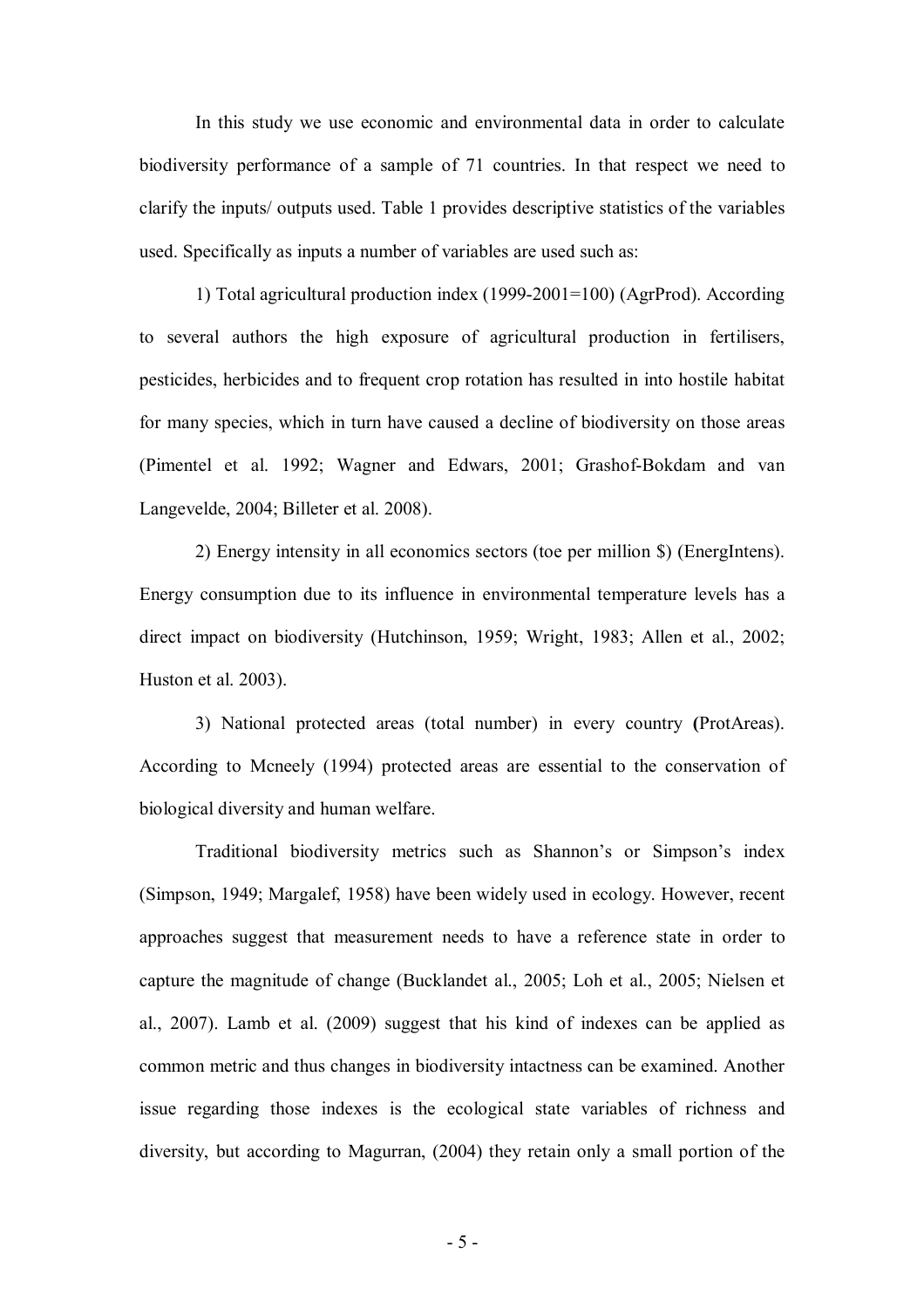available information which describes biodiversity. Based on the same notion this study uses one output in a form of a weighted species enrichment (WSE) ratio. It has a simplistic form and is calculated by the number of species known minus those which are endangered. The species used contain full data on reptiles, mammals, fish, birds and plants for each country. More analytically the index can be constructed as:

$$
WSE = \frac{\sum_{i=1}^{n} (kij - tij)}{\sum_{i=1}^{n} kij} x \quad 100
$$
 (1),

where  $k=$  the number of known species,  $i=$  the country for which the species are reported,  $j =$  is a particular specie category (i.e. plants) and  $t =$  the number of threaten species. The higher the values of index the higher will be the country's specie enrichment.

According to van Strien et al. (2009) biodiversity measures need to reflect changes in general rather than the ups and downs of particular species or species groups. Thus it is essential to know how external 'uncontrollable' environmental drivers influence the specific set of species monitored (directly or indirectly). As such we use four other variables as external factors in order to establish their influence on countries' biodiversity performance. These are the data provided for population (in thousands) (Popul), the per capita  $CO_2$  emissions (in tons  $CO_2$  per million \$) (CO2), the per capita Gross Domestic Product (GDPC) and the GINI index of income inequality (0= perfect equality). The data used in our study refer to the year 2004 for existing species and 2003 for endangered species. Our sample consists of 71 countries<sup>2</sup>. Table 1 presents the descriptive statistics of all the variables used and as can be realised there are many disparities among the countries under consideration.

<sup>&</sup>lt;sup>2</sup> The countries used are the ones with full record (no missing values).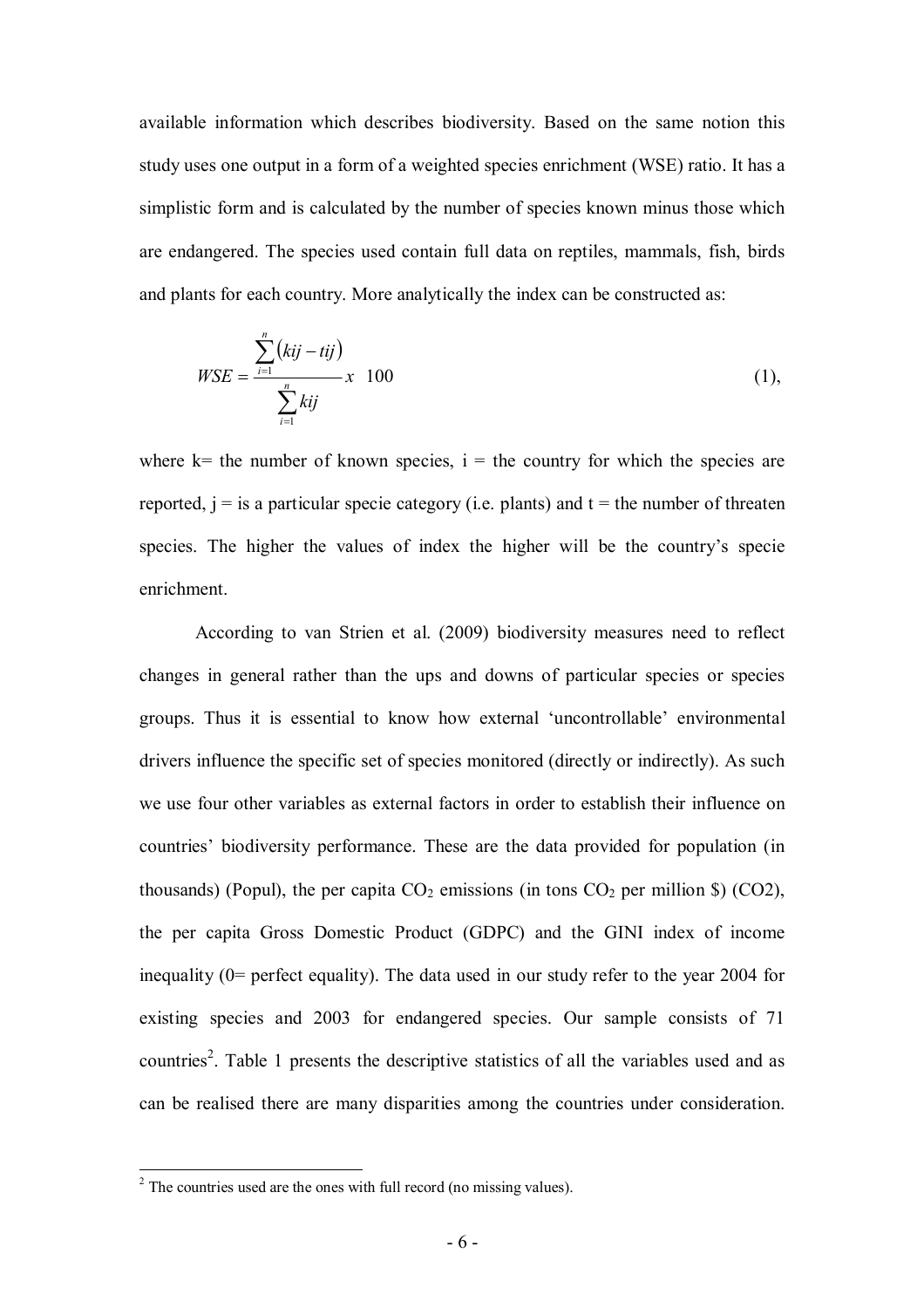This can be justified due to the fact that the sample consists under develop and developed countries. This can be easily observed when looking at the values of standard deviations of the external variables, which are in our main interest when evaluating their influence on countries' biodiversity performance.

# **3. Methodology**

#### *3.1 Performance measurements*

The first DEA estimator was introduced by Farrell (1957) to measure technical efficiency. However DEA became more popular when was introduced by Charnes et al. (1978) to estimate  $\Psi$  and allowing constant returns to scale (CCR model). The production set  $\Psi$  constraints the production process and is the set of physically attainable points  $(x, y)$ :

$$
\Psi = \left\{ (x, y) \in \mathfrak{R}_{+}^{N+M} \middle| x \quad can \quad produce \quad y \right\}
$$
 (2),

where  $x \in \mathbb{R}^N_+$  is the input vector and  $y \in \mathbb{R}^M_+$  is the output vector. Later, Banker et al. (1984) introduced a DEA estimator allowing for variable returns to scale (BCC model). The CCR model uses the convex cone of  $\hat{\psi}_{FDH}$  to estimate  $\Psi$ , whereas the BCC model uses the convex hull of  $\hat{\psi}_{FDH}$  to estimate  $\Psi$ . In this paper we use input oriented models since the decision maker through different governmental policies have greater control over the inputs compared to the outputs used. Following the notation by Simar and Wilson (2008), the CCR model developed by Charnes et al. (1978) can be calculated as:

$$
\hat{\Psi}_{CRS} = \begin{cases} (x, y) \in \Re^{N+M} \Big| y \leq \sum_{i=1}^{n} \gamma_i y_i; x \geq \sum_{i=1}^{n} \gamma_i x_i \quad \text{for } \left( \gamma_1, \dots, \gamma_n \right) \\ \text{such that } \gamma_i \geq 0, i = 1, \dots n \end{cases}
$$
\n
$$
(3).
$$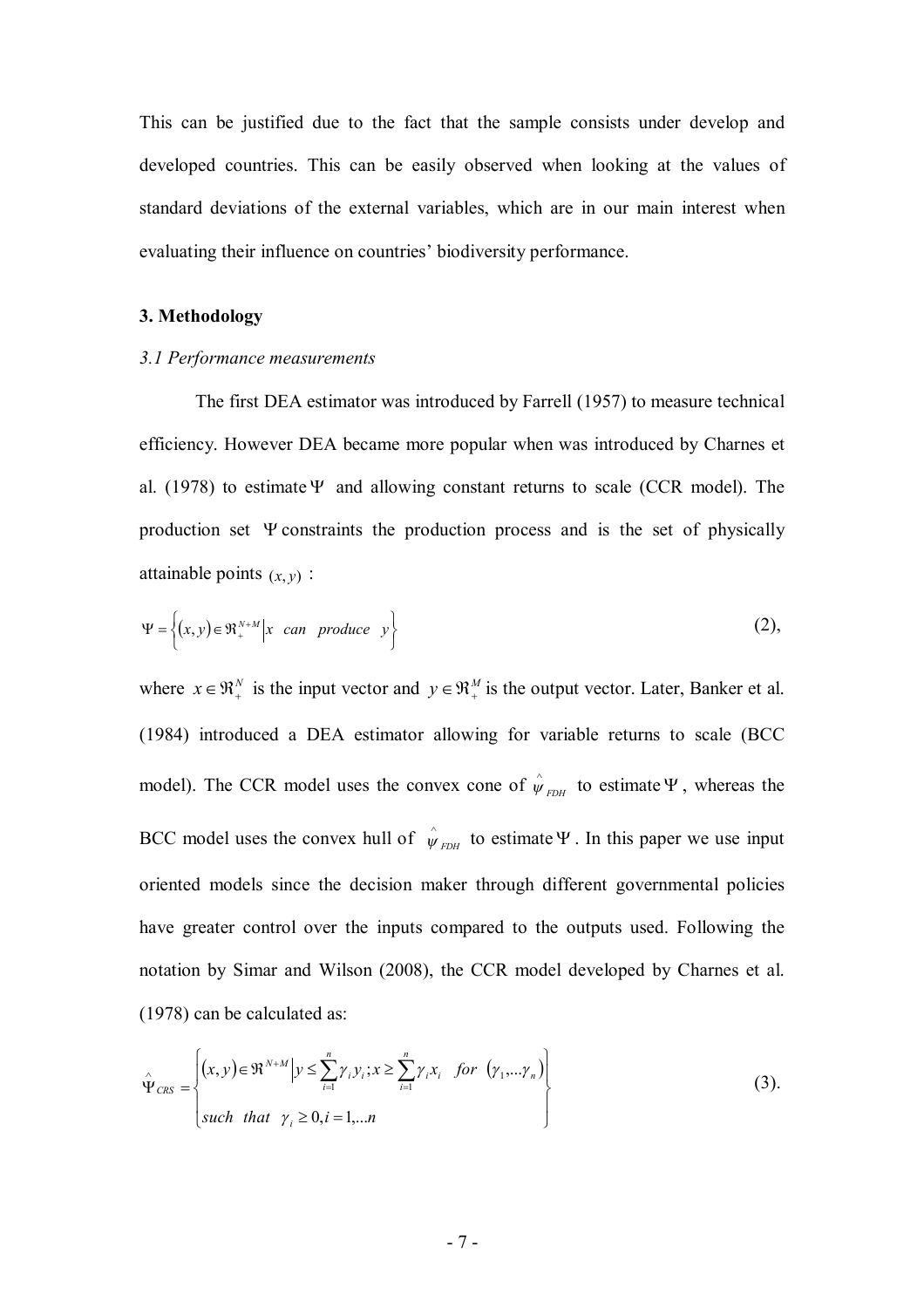The BBC model developed by Banker et al. (1984) allowing for variable returns to scale can then be calculated as:

$$
\hat{\Psi}_{VRS} = \begin{cases}\n(x, y) \in \Re^{N+M} \left| y \le \sum_{i=1}^{n} \gamma_i y_i; x \ge \sum_{i=1}^{n} \gamma_i x_i \quad \text{for } \left( \gamma_1, \dots, \gamma_n \right) \\
\text{such that } \sum_{i=1}^{n} \gamma_i = 1; \ \gamma_i \ge 0, i = 1, \dots n\n\end{cases}
$$
\n(4).

Finally the FDH estimator  $\hat{\psi}_{FDH}$  which is the free disposal hull of the observed sample  $X_n$  and developed by Deprins et al. (1984) can be expressed as:

$$
\hat{\Psi}_{FDH} = \left\{ (x, y) \in \mathfrak{R}^{N+M} \middle| y \leq y_i, x \geq x_i, (x_i, y_i \in X_n) \right\}
$$
\n
$$
= \bigcup_{(x_i, y_i) \in X_n} \left\{ (x, y) \in \mathfrak{R}_+^{p+q} \middle| y \leq y_i, x \geq x_i \right\}
$$
\n
$$
(5).
$$

# *3.2 Bias correction using the bootstrap technique*

 According to Simar and Wilson (1998, 2000, 2008) DEA estimators were shown to be biased by construction. They introduced an approach based on bootstrap techniques (Efron 1979) to correct and estimate the bias of the DEA efficiency indicators. Therefore, the bootstrap bias estimate for the original DEA estimator  $\hat{\theta}_{DEA}(x, y)$  can be calculated as:

$$
\hat{BIAS}_B\left(\hat{\theta}_{DEA}(x,y)\right)=B^{-1}\sum_{b=1}^B\hat{\theta^*}_{DEA,b}(x,y)-\hat{\theta}_{DEA}(x,y) \qquad (6).
$$

Furthermore,  $\theta^*_{DEA,b}(x, y)$  $\wedge$  $\theta^*_{DEA,b}(x, y)$  are the bootstrap values and *B* is the number of bootstrap reputations. Then a biased corrected estimator of  $\theta(x, y)$  can be calculated as:

$$
\hat{\hat{\theta}}_{DEA}(x,y) = \hat{\theta}_{DEA}(x,y) - B\hat{I}AS_B\left(\hat{\theta}_{DEA}(x,y)\right) = 2\hat{\theta}_{DEA}(x,y) - B^{-1}\sum_{b=1}^B \hat{\theta}^*_{DEA,b}(x,y) \qquad (7).
$$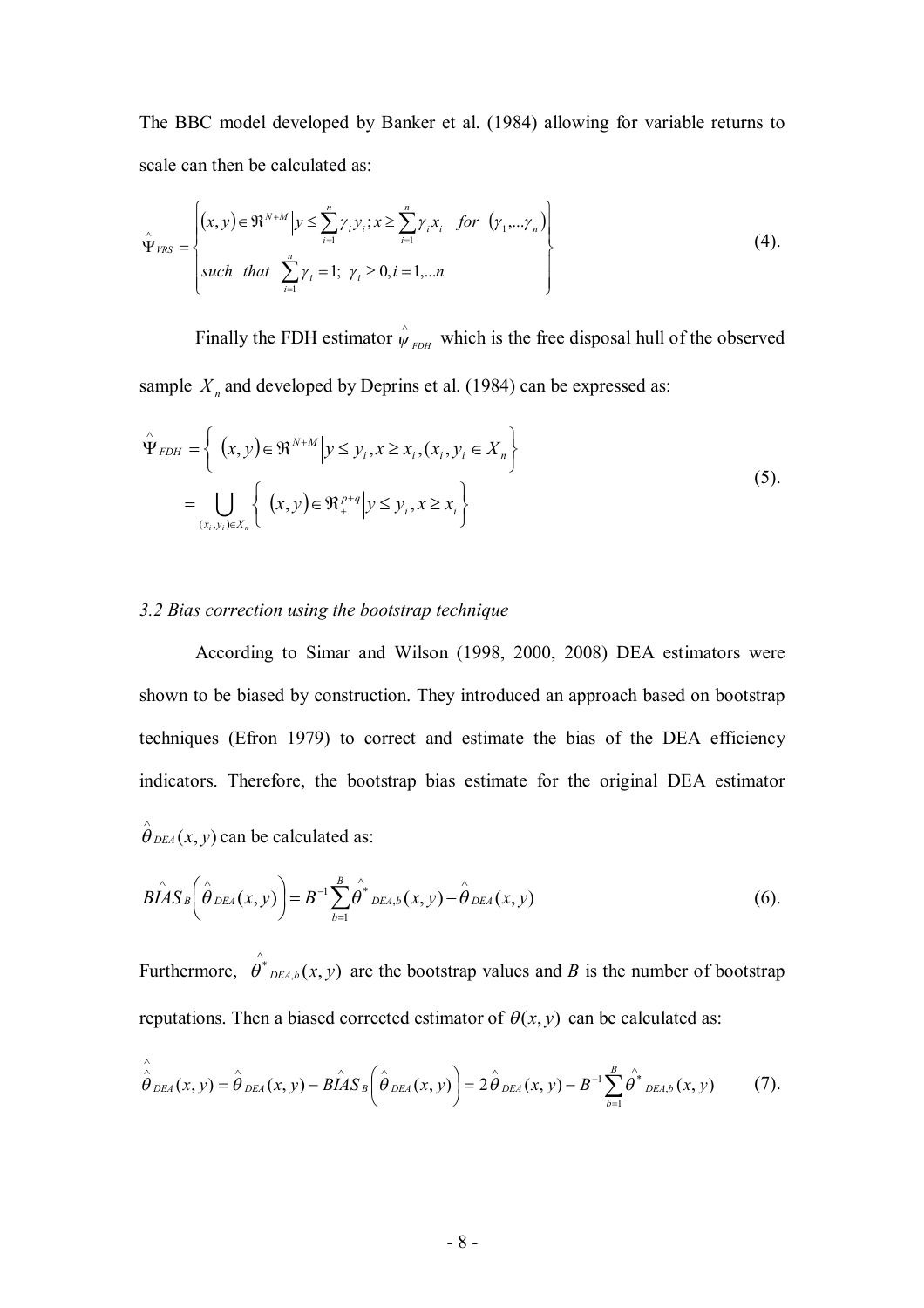However, according to Simar and Wilson (2008) this bias correction can create an additional noise and the sample variance of the bootstrap values  $\theta^*_{DEA,b}(x, y)$  $\wedge$  $\theta^*$ <sub>DEA,b</sub> $(x, y)$  need to be calculated. The calculation of the variance of the bootstrap values is illustrated below:

$$
\hat{\sigma}^{2} = B^{-1} \sum_{b=1}^{B} \left[ \hat{\theta}^{*}{}_{DEA,b}(x, y) - B^{-1} \sum_{b=1}^{B} \hat{\theta}^{*}{}_{DEA,b}(x, y) \right]^{2}
$$
(8).

According to Simar and Wilson (2008) we need to avoid the bias correction illustrated in (7) unless:

$$
\left| \frac{B\hat{LAS}_B(\hat{\theta}_{DEA}(x, y))}{\hat{\sigma}} \right| > \frac{1}{\sqrt{3}} \tag{9}.
$$

Finally, the  $(1-\alpha)$  x 100 - percent bootstrap confidence intervals can be obtained for  $\theta(x, y)$  as:

$$
\frac{1}{\hat{\delta}_{DEA}(x,y) - nc_{1-a/2}^*} \le \theta(x,y) \le \frac{1}{\hat{\delta}_{DEA}(x,y) - nc_{a/2}^*}
$$
(10).

Furthermore, using the methodology proposed by Badin and Simar (2004) we obtain a bias corrected FDH estimator:

$$
\chi_{n_{y}}^{\lambda} (y) = x_{(1)}^{y} - \sum_{i=1}^{n_{y}-1} (1 - \frac{i}{n_{y}})^{n_{y}} (x_{i+1}^{y} - x_{(i)}^{y})
$$
\n(11),

the first term is the FDH estimator and the second term is the bias correction. According to Badin and Simar (2004) this estimator is a symmetric version of the order-m minimum input function proposed by Cazals, Florens and Simar (2002). Another approach is also provided by Jeong and Simar (2006) producing an algorithm for a linearized version of FDH (LFDH) offering in such a way a bias-corrected estimator.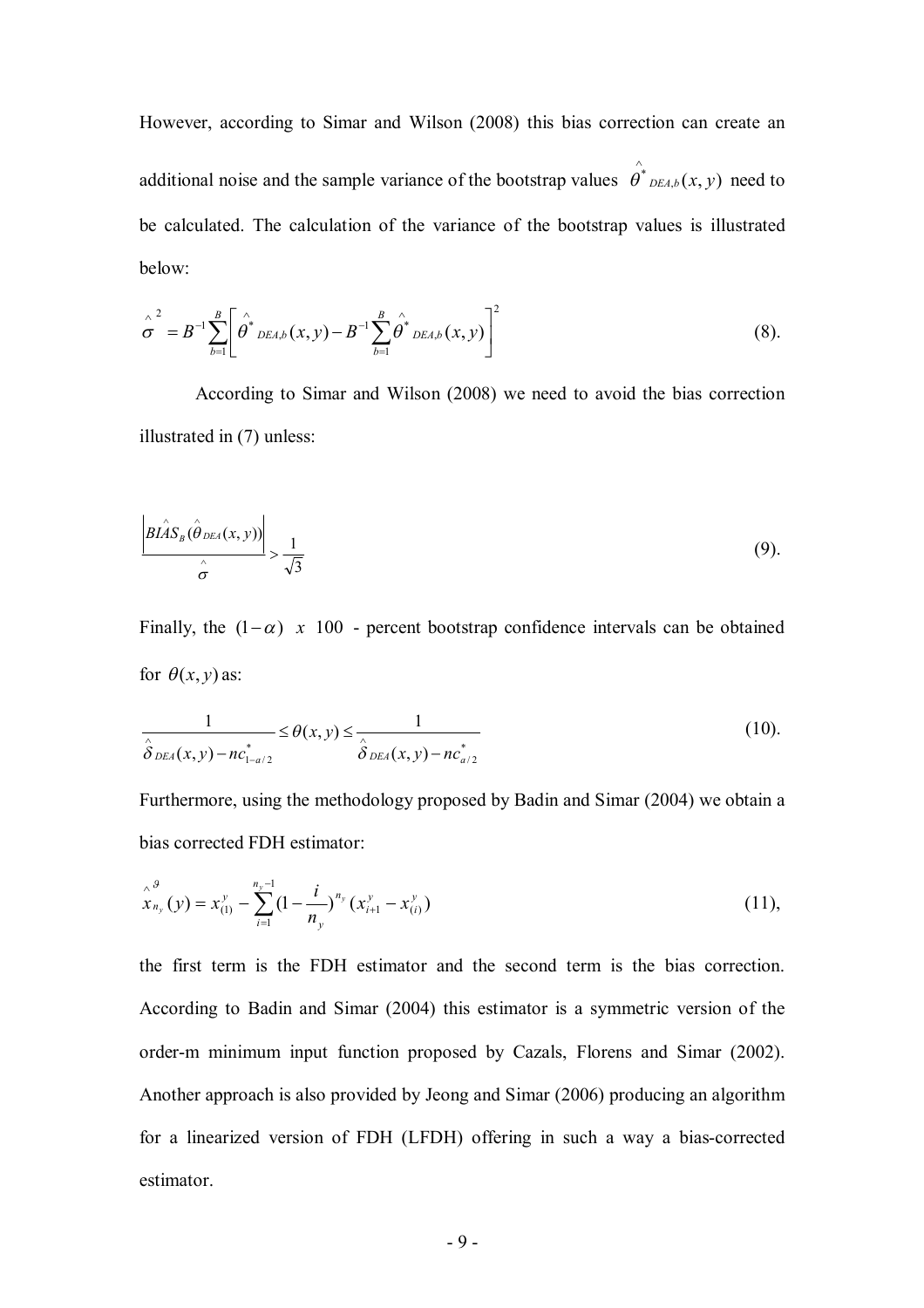# *3.3 Testing for returns to scale and convexity*

According to Simar and Wilson (2002) bootstrap techniques can be used in order to test for the adoption of results between the Constant Returns to Scale (CRS) against the Variable Returns to Scale (VRS) such as:  $H_0: \Psi^\theta$  is globally CRS against  $H_1$ :  $\Psi^{\theta}$  is VRS. The test statistic mean of the ratios of the efficiency scores is then provided by:

$$
T(X_n) = \frac{1}{n} \sum_{i=1}^n \frac{\hat{\theta}_{CRS,n}(X_i, Y_i)}{\hat{\theta}_{FRS,n}(X_i, Y_i)}
$$
(12).

Then the *p-value* of the null-hypothesis can be obtained as:

$$
p
$$
-value =  $prob(T(X_n) \leq T_{obs} | H_0$  is true)

(13) where  $T_{obs}$  is the value of T computes on the original observed sample *Xn* .Then this *p-value* can be approximated by the proportion of bootstrap values of  $T^{*b}$  less the original observed value of  $T_{obs}$  such as:

$$
p-value \approx \sum_{b=1}^{B} \frac{I(T^{*b} \le T_{obs})}{B} \tag{14}
$$

According to Daraio and Simar (2005a) a similar statistical test can be created for testing convexity between the DEA and FDH estimators. Then the null hypothesis of convexity will be rejected if the test statistic is too small. According to Daraio and Simar, bootstrap techniques (introduced by Simar and Wilson 1998, 2000) and are the only way to perform these tests when evaluating the appropriate *p-values*. Therefore, we use for the first time a similar approach as described previously in such a way that  $H_0$ :  $\Psi^{\theta}$  is globally CRS against  $H_1$ :  $\Psi^{\theta}$  is FDH. The test statistic mean of the ratios of the efficiency scores is then provided by: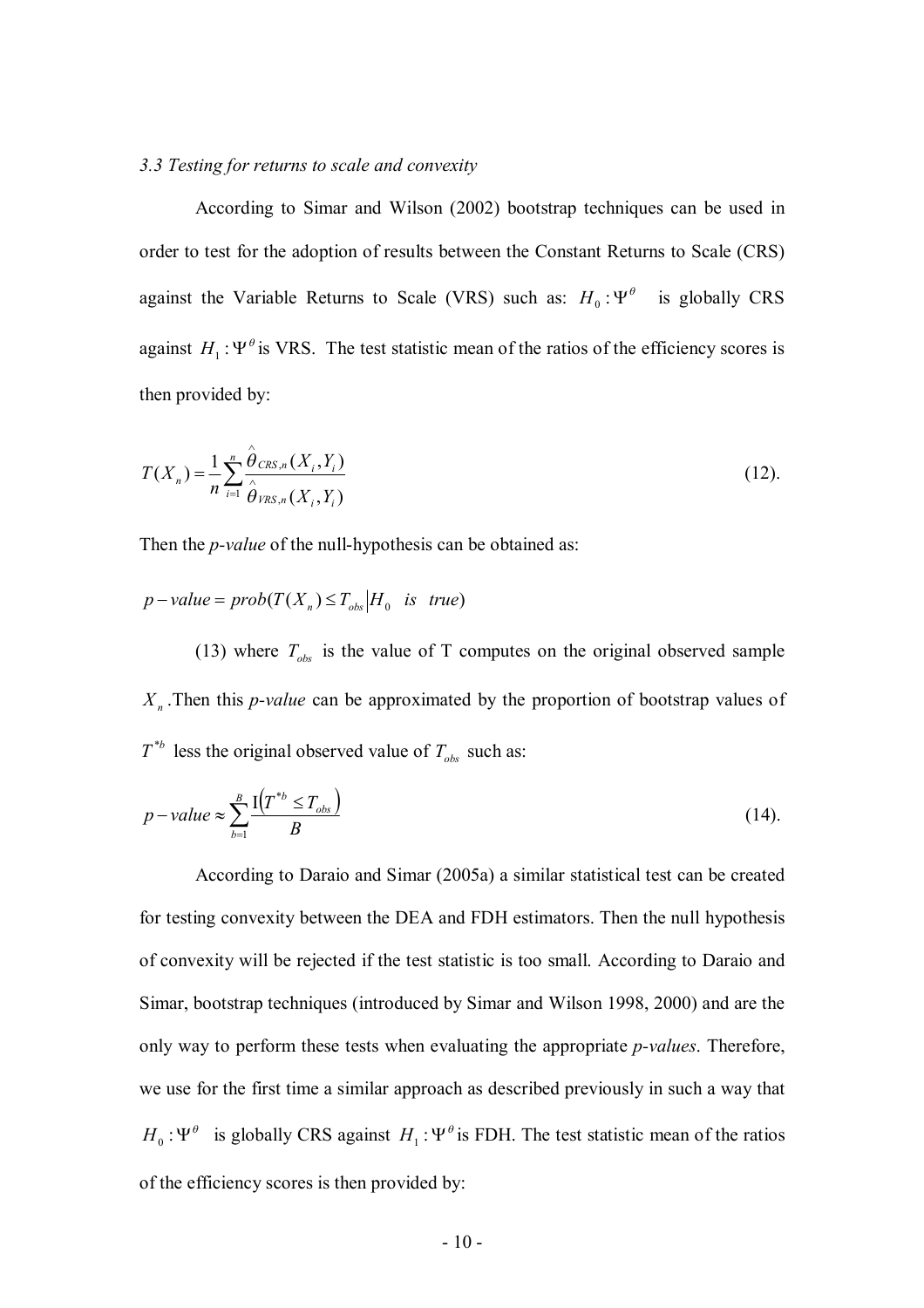$$
T(X_n) = \frac{1}{n} \sum_{i=1}^n \frac{\hat{\theta}_{CRS,n}(X_i, Y_i)}{\hat{\theta}_{FDH,n}(X_i, Y_i)}
$$
(15).

Then the *p*-value can be calculated following equations (13) and (14). If the *p-value* is too small then the FDH estimator need to be adopted against the DEA estimator since the convexity hypothesis is not true for the original observed sample  $X<sub>n</sub>$ .

## *3.4 Testing the effect of external 'environmental' factors on the efficiency scores*

In order to analyse the effect of external variables (population, GDP per capita, GINI index and  $CO<sub>2</sub>$ ) on the efficiency scores obtained we follow the probabilistic approach developed by Daraio and Simar (2005b, 2007). They suggest that the joint distribution of  $(X, Y)$  conditional on the environmental factor  $Z=z$ defines the production process if  $Z=z$ . The efficiency measure can then be defined as:

$$
\theta(x, y|z) = \inf \left\{ \theta \middle| F_x(\theta x | y, z) > 0 \right\} \tag{16}, \text{where}
$$

 $Fx(x|y, z) = Pr \,ob(X \le x|Y \ge y, Z = z)$ . Daraio and Simar then suggested a kernel estimator defined as follows:

$$
\hat{F}_{X|Y,Z,n}(x|y,z) = \frac{\sum_{i=1}^{n} I(x_i \le x, y_i \ge y) K((z-z_i)/h)}{\sum_{i=1}^{n} I(y_i \ge y) K((z-z_i)/h)}
$$
(17), where

K(.) is the Epanechnikov kernel and  $h$  is the bandwidth of appropriate size<sup>3</sup>. Therefore, we obtain a conditional DEA efficiency measurement defined as:

$$
\hat{\theta}_{DEA}(x, y|z) = \inf \left\{ \theta | \hat{F}_{X|Y,Z,n}(\theta x|y,z) > 0 \right\} \tag{18}.
$$

Then in order to establish the influence of an environmental variable on the efficiency

scores obtained a scatter of the ratios  $(x, y|z)$  $(x, y)$  $x, y|z$ *n n* , ,  $\wedge$  $\wedge$  $\theta$  $\theta$ against Z (in our case as mentioned

<sup>&</sup>lt;sup>3</sup> For the calculation of bandwidth we used the two stage data driven approach suggested by Daraio and Simar (2007, p.110). Furthermore, we have used kernel with compact support (Epanechnikov) as suggested by Daraio and Simar (2005b).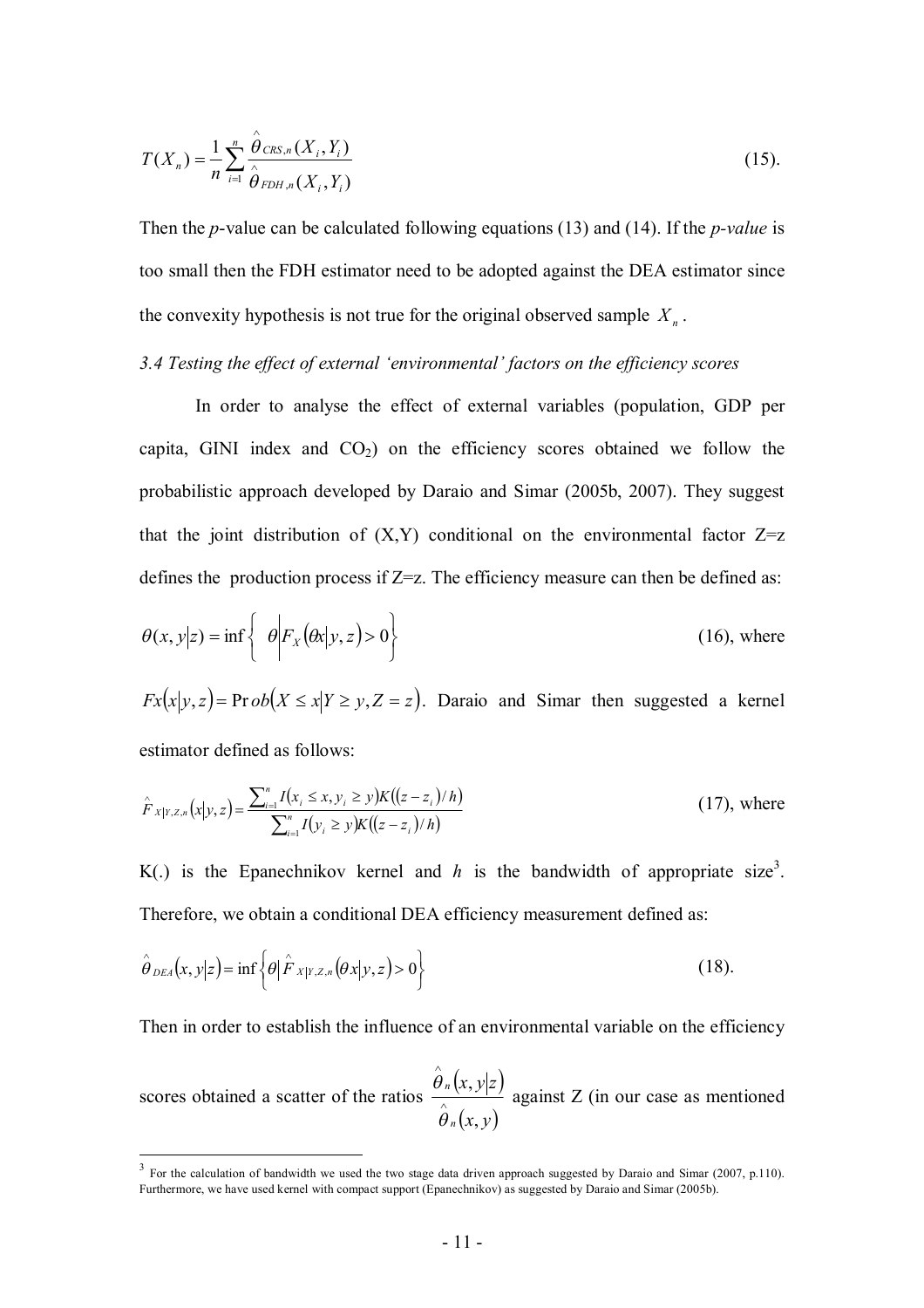there are four external factors) and its smoothed nonparametric regression lines would help us to analyse the effect of Z on the efficiency scores. If this regression is increasing it indicates that Z is unfavourable to the efficiency of the prefectures whereas if it is decreasing then it is favourable.

Table 2: Efficiency scores, biased corrected estimates, confidence intervals and  $\hat{\theta}_n(x,y|z)-\hat{\theta}_n(x,y)$  differences of the *different external factors*.

| <b>Countries</b>          | <b>CRS</b> | <b>Bias Corrected</b> | <b>BIAS</b> | Std   | Lower bound | <b>Upper bound</b> | GDPC $(Z_1)$ | $GINI(Z_2)$ | Popul $(Z_3)$ | $CO2(Z_4)$ |
|---------------------------|------------|-----------------------|-------------|-------|-------------|--------------------|--------------|-------------|---------------|------------|
| Bangladesh                | 1,000      | 0,838                 | $-0,194$    | 0,013 | 0,704       | 0,990              | $-0,817$     | $-0,221$    | 0,000         | 0,000      |
| Morocco                   | 1,000      | 0,877                 | $-0,140$    | 0,005 | 0,776       | 0,989              | $-0,469$     | $-0,196$    | $-0,415$      | $-0,052$   |
| Tajikistan                | 1,000      | 0,876                 | $-0,142$    | 0,004 | 0,796       | 0,990              | $-0,875$     | $-0,228$    | $-0,775$      | $-0,702$   |
| Tunisia                   | 1,000      | 0,810                 | $-0,234$    | 0,020 | 0,674       | 0,990              | $-0,330$     | $-0,089$    | 0,000         | $-0,303$   |
| Ukraine                   | 1,000      | 0,828                 | $-0,208$    | 0,013 | 0,712       | 0,990              | $-0,254$     | $-0,337$    | 0,000         | 0,000      |
| Uruguay                   | 1,000      | 0,814                 | $-0,229$    | 0,018 | 0,682       | 0,989              | 0,000        | 0,000       | $-0,936$      | $-0,265$   |
| Romania                   | 0,994      | 0,930                 | $-0,069$    | 0,001 | 0,874       | 0,983              | $-0,292$     | $-0,513$    | $-0,518$      | $-0,035$   |
| Japan                     | 0,991      | 0,963                 | $-0,030$    | 0,000 | 0,926       | 0,987              | 0,009        | $-0,588$    | $-0,116$      | 0,009      |
| Italy                     | 0,974      | 0,935                 | $-0,043$    | 0,001 | 0,892       | 0,967              | $-0,010$     | $-0,545$    | $-0,301$      | 0,026      |
| Ireland                   | 0,973      | 0,845                 | $-0,156$    | 0,009 | 0,720       | 0,963              | 0,027        | $-0,287$    | $-0,913$      | 0,027      |
| Slovakia                  | 0,971      | 0,862                 | $-0,130$    | 0,003 | 0,788       | 0,959              | 0,029        | $-0,525$    | $-0,803$      | $-0,385$   |
| El Salvador               | 0,960      | 0,883                 | $-0,090$    | 0,003 | 0,799       | 0,952              | $-0,468$     | 0,040       | $-0,020$      | $-0,610$   |
| Germany                   | 0,957      | 0,848                 | $-0,134$    | 0,007 | 0,735       | 0,947              | $-0,021$     | $-0,512$    | $-0,156$      | $-0,005$   |
| <b>Russian Federation</b> | 0,954      | 0,875                 | $-0,094$    | 0,003 | 0,791       | 0,943              | 0,001        | 0,046       | 0,046         | 0,046      |
| United Kingdom            | 0,953      | 0,922                 | $-0,035$    | 0,000 | 0,887       | 0,947              | $-0,037$     | $-0,250$    | $-0,249$      | 0,047      |
| Armenia                   | 0,950      | 0,900                 | $-0,058$    | 0,001 | 0,861       | 0,941              | $-0,649$     | $-0,049$    | 0,049         | $-0,888$   |
| Switzerland               | 0,932      | 0,873                 | $-0,072$    | 0,001 | 0,835       | 0,924              | 0,059        | $-0,397$    | $-0,743$      | $-0,396$   |
| Costa Rica                | 0,919      | 0,816                 | $-0,137$    | 0,006 | 0,725       | 0,910              | $-0,024$     | 0,081       | 0,081         | $-0,704$   |
| Portugal                  | 0,919      | 0,878                 | $-0,052$    | 0,001 | 0,834       | 0,910              | $-0,112$     | $-0,318$    | $-0,665$      | $-0,126$   |
| Poland                    | 0,917      | 0,807                 | $-0,150$    | 0,005 | 0,720       | 0,907              | $-0,120$     | $-0,389$    | $-0,269$      | $-0,063$   |
| Colombia                  | 0,900      | 0,837                 | $-0,084$    | 0,002 | 0,782       | 0,891              | $-0,214$     | 0,100       | $-0,282$      | $-0,228$   |
| Greece                    | 0,893      | 0,845                 | $-0,063$    | 0,001 | 0,794       | 0,885              | $-0,104$     | $-0,395$    | $-0,627$      | $-0,019$   |
| Azerbaijan                | 0,886      | 0,816                 | $-0,096$    | 0,004 | 0,733       | 0,876              | $-0,479$     | $-0,201$    | $-0,647$      | $-0,411$   |
| Panama                    | 0,878      | 0,846                 | $-0,044$    | 0,000 | 0,810       | 0,872              | $-0,350$     | 0,011       | $-0,853$      | $-0,681$   |
| Dominican Rep             | 0,874      | 0,837                 | $-0,051$    | 0,001 | 0,786       | 0,871              | $-0,349$     | $-0,028$    | $-0,669$      | $-0,515$   |
| France                    | 0,870      | 0,834                 | $-0.049$    | 0,001 | 0,792       | 0,864              | $-0,022$     | $-0,388$    | $-0,225$      | $-0,008$   |
| Senegal                   | 0,856      | 0,819                 | $-0.053$    | 0,001 | 0,782       | 0,849              | $-0,731$     | $-0,122$    | $-0,613$      | $-0,772$   |
| Turkey                    | 0,828      | 0,748                 | $-0,129$    | 0,007 | 0,659       | 0,822              | $-0,262$     | $-0,133$    | $-0,209$      | 0,172      |
| Peru                      | 0,822      | 0,734                 | $-0,146$    | 0,006 | 0,662       | 0,813              | $-0,212$     | 0,144       | $-0,320$      | $-0,318$   |
| Denmark                   | 0,817      | 0,748                 | $-0,113$    | 0,002 | 0,715       | 0,807              | 0,043        | $-0,497$    | $-0,734$      | $-0,319$   |
| Israel                    | 0,809      | 0,776                 | $-0,053$    | 0,001 | 0,746       | 0,802              | $-0,062$     | $-0,210$    | $-0,667$      | $-0,311$   |
| Spain                     | 0,802      | 0,763                 | $-0,065$    | 0,001 | 0,716       | 0,796              | $-0,065$     | $-0,356$    | $-0,314$      | 0,012      |
| South Africa              | 0,793      | 0,747                 | $-0,078$    | 0,001 | 0,702       | 0,784              | $-0,104$     | 0,140       | $-0,250$      | 0,109      |
| Zimbabwe                  | 0,784      | 0,730                 | $-0,094$    | 0,001 | 0,693       | 0,774              | $-0,509$     | 0,120       | $-0,477$      | $-0,492$   |
| Guatemala                 | 0,780      | 0,740                 | $-0,070$    | 0,001 | 0,705       | 0,773              | $-0,393$     | 0,124       | $-0,518$      | $-0,525$   |
| Paraguay                  | 0,770      | 0,727                 | $-0,077$    | 0,002 | 0,675       | 0,764              | $-0,390$     | 0,128       | $-0,658$      | $-0,633$   |
| Philippines               | 0,768      | 0,709                 | $-0,108$    | 0,003 | 0,660       | 0,760              | $-0,323$     | 0,081       | $-0,112$      | $-0,049$   |
| Kyrgyzstan                | 0,738      | 0,690                 | $-0,095$    | 0,002 | 0,646       | 0,730              | $-0,494$     | $-0,303$    | $-0,683$      | $-0,527$   |
| Thailand                  | 0,729      | 0,708                 | $-0,041$    | 0,000 | 0,684       | 0,725              | $-0,281$     | $-0,128$    | $-0,192$      | $-0,132$   |
| Canada                    | 0,726      | 0,696                 | $-0,060$    | 0,001 | 0,668       | 0,719              | 0,095        | $-0,363$    | $-0,299$      | 0,193      |
| <b>Bulgaria</b>           | 0,721      | 0,603                 | $-0,270$    | 0,020 | 0,541       | 0,712              | $-0,183$     | $-0,398$    | 0,147         | $-0,298$   |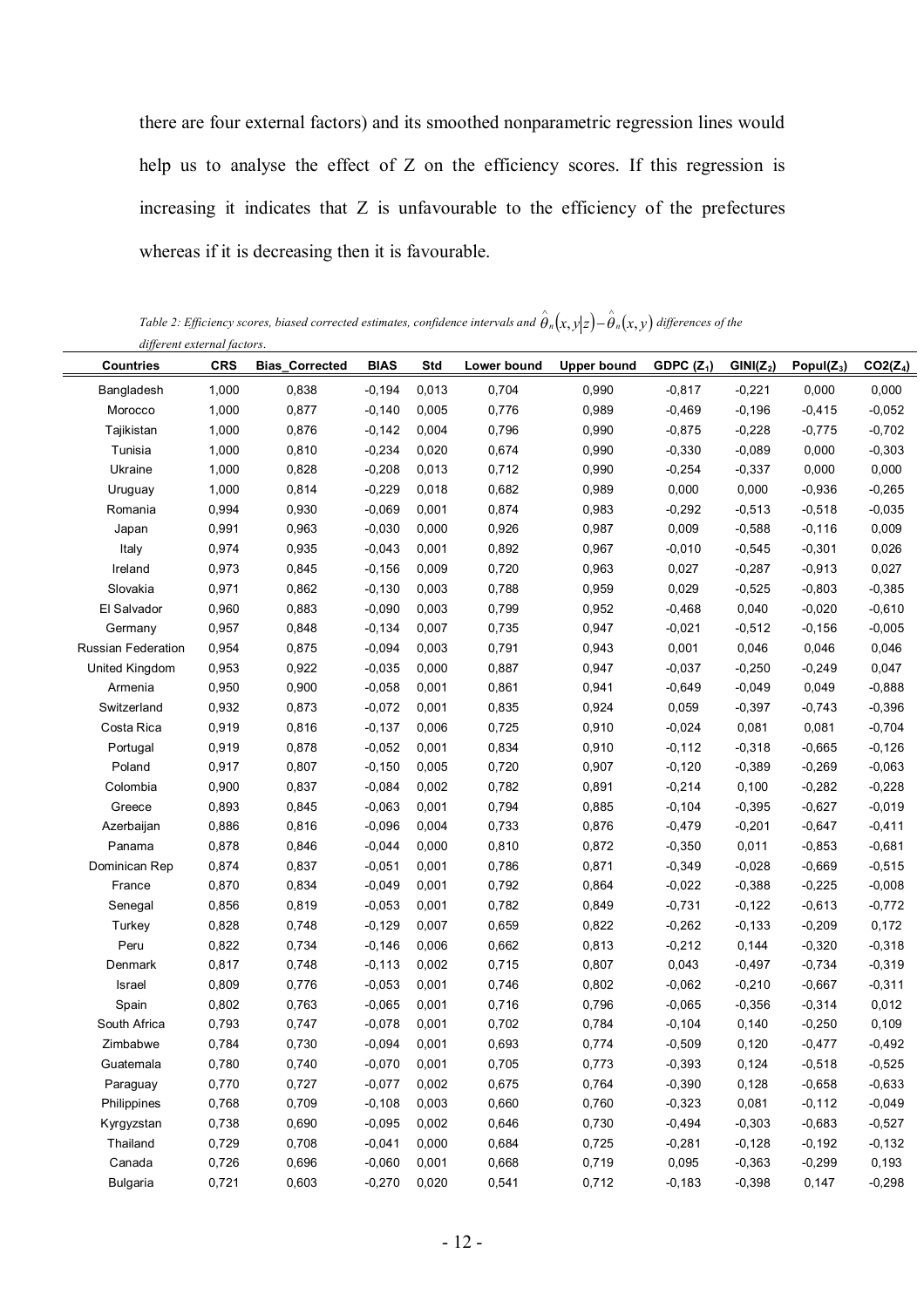| Mexico               | 0,718 | 0,668 | $-0,104$  | 0,005 | 0,603 | 0,714 | $-0,227$ | 0,200    | $-0,101$ | 0,197    |
|----------------------|-------|-------|-----------|-------|-------|-------|----------|----------|----------|----------|
| Algeria              | 0,714 | 0,637 | $-0,170$  | 0,012 | 0,555 | 0,708 | $-0,320$ | $-0,241$ | $-0,308$ | $-0.010$ |
| Korea, Rep           | 0,712 | 0,669 | $-0.089$  | 0,003 | 0,615 | 0,707 | $-0,057$ | $-0,357$ | $-0,236$ | 0,272    |
| Malaysia             | 0,702 | 0,667 | $-0.074$  | 0,002 | 0,622 | 0,697 | $-0,122$ | 0,020    | $-0,361$ | $-0,199$ |
| <b>United States</b> | 0,696 | 0,672 | $-0,051$  | 0,001 | 0,650 | 0,691 | 0,090    | $-0,111$ | 0,000    | 0,065    |
| Australia            | 0,693 | 0,619 | $-0,171$  | 0,004 | 0,590 | 0,684 | 0,035    | $-0,253$ | $-0,382$ | 0,068    |
| Cote d'Ivoire        | 0,689 | 0,665 | $-0.052$  | 0,001 | 0,642 | 0,685 | $-0,583$ | $-0,202$ | $-0,407$ | $-0,563$ |
| <b>Brazil</b>        | 0,680 | 0,630 | $-0,118$  | 0,004 | 0,584 | 0,675 | $-0,091$ | 0,240    | 0,006    | 0,056    |
| Uzbekistan           | 0,672 | 0,557 | $-0,307$  | 0,026 | 0,481 | 0,664 | $-0,430$ | 0,086    | $-0,240$ | $-0,070$ |
| Indonesia            | 0,667 | 0,629 | $-0,090$  | 0,002 | 0,602 | 0,661 | $-0,424$ | $-0,308$ | $-0,020$ | $-0,071$ |
| Chile                | 0,667 | 0,618 | $-0,118$  | 0,003 | 0,580 | 0,661 | $-0,111$ | 0,120    | $-0,414$ | $-0,014$ |
| Cameroon             | 0,663 | 0,625 | $-0,092$  | 0,002 | 0,588 | 0,656 | $-0,546$ | 0,002    | $-0,409$ | $-0,624$ |
| Honduras             | 0,652 | 0,621 | $-0,076$  | 0,001 | 0,597 | 0,645 | $-0,471$ | 0,066    | $-0,526$ | $-0,561$ |
| Pakistan             | 0,640 | 0,615 | $-0,063$  | 0,001 | 0,585 | 0,636 | $-0,520$ | $-0,332$ | $-0,055$ | $-0,069$ |
| Nicaragua            | 0,638 | 0,619 | $-0,050$  | 0,001 | 0,596 | 0,635 | $-0,491$ | 0,103    | $-0,564$ | $-0,568$ |
| Kenya                | 0,633 | 0,591 | $-0,112$  | 0,002 | 0,560 | 0,624 | $-0,576$ | $-0,012$ | $-0,214$ | $-0,442$ |
| Egypt                | 0,618 | 0,584 | $-0,096$  | 0,002 | 0,550 | 0,613 | $-0,362$ | $-0,334$ | $-0,147$ | 0,065    |
| Ecuador              | 0,612 | 0,596 | $-0,045$  | 0,001 | 0,574 | 0,609 | $-0,386$ | $-0,078$ | $-0,395$ | $-0,356$ |
| <b>Bolivia</b>       | 0,602 | 0,582 | $-0,058$  | 0,001 | 0,554 | 0,600 | $-0,453$ | $-0,063$ | $-0,452$ | $-0,412$ |
| Trinidad and Tobago  | 0,596 | 0,554 | $-0,129$  | 0,005 | 0,505 | 0,590 | $-0,048$ | $-0,067$ | $-0,594$ | $-0,320$ |
| Jordan               | 0,575 | 0,538 | $-0,121$  | 0,006 | 0,491 | 0,570 | $-0,309$ | $-0,183$ | $-0,524$ | $-0,337$ |
| Venezuela            | 0,574 | 0,546 | $-0.090$  | 0,002 | 0,517 | 0,571 | $-0,227$ | 0,078    | $-0,243$ | $-0,102$ |
| Nepal                | 0,570 | 0,528 | $-0,139$  | 0,004 | 0,502 | 0,566 | $-0,507$ | $-0,155$ | $-0,279$ | $-0,526$ |
| Jamaica              | 0,570 | 0,535 | $-0,116$  | 0,002 | 0,508 | 0,563 | $-0,296$ | $-0,115$ | $-0,561$ | $-0,374$ |
| Mozambique           | 0,563 | 0,509 | $-0,190$  | 0,005 | 0,480 | 0,558 | $-0,534$ | $-0,121$ | $-0,319$ | $-0,548$ |
| Ghana                | 0,557 | 0,478 | $-0,296$  | 0,022 | 0,422 | 0,551 | $-0,422$ | $-0,049$ | $-0,290$ | $-0,449$ |
| Zambia               | 0,536 | 0,449 | $-0,360$  | 0,035 | 0,392 | 0,531 | $-0,513$ | 0,160    | $-0,311$ | $-0,526$ |
| Vietnam              | 0,530 | 0,484 | $-0,182$  | 0,010 | 0,437 | 0,525 | $-0,409$ | $-0,145$ | $-0,104$ | $-0,108$ |
| Tanzania, United Rep | 0,519 | 0,462 | $-0,238$  | 0,017 | 0,416 | 0,512 | $-0,507$ | $-0,040$ | 0,209    | $-0,500$ |
| Nigeria              | 0,491 | 0,460 | $-0,135$  | 0,007 | 0,423 | 0,487 | $-0,454$ | 0,080    | $-0,027$ | $-0,178$ |
| Averages             | 0,777 | 0,715 | $-0, 115$ | 0.005 | 0.661 | 0,770 | $-0,282$ | $-0,140$ | $-0,340$ | $-0,244$ |
| Std                  | 0,154 | 0,137 | 0.069     | 0,007 | 0,128 | 0,152 | 0,233    | 0,210    | 0,273    | 0,277    |
| Max                  | 1,000 | 0,963 | $-0.030$  | 0.035 | 0,926 | 0,990 | 0.095    | 0,240    | 0,209    | 0,272    |
| Min                  | 0.491 | 0.449 | $-0.360$  | 0.000 | 0.392 | 0,487 | $-0.875$ | $-0.588$ | -0.936   | $-0,888$ |

# **4. Empirical results**

Following the methodology proposed by Simar and Wilson (2002) this paper tests the model for the existence of returns to scale (analysed previously). In our application we have three input factors and one output and we obtained for this test a p-value of  $0.98 > 0.05$  (with B=2000) hence, we cannot reject the null hypothesis of CRS. Therefore, the results adopted in our study are based on the CCR model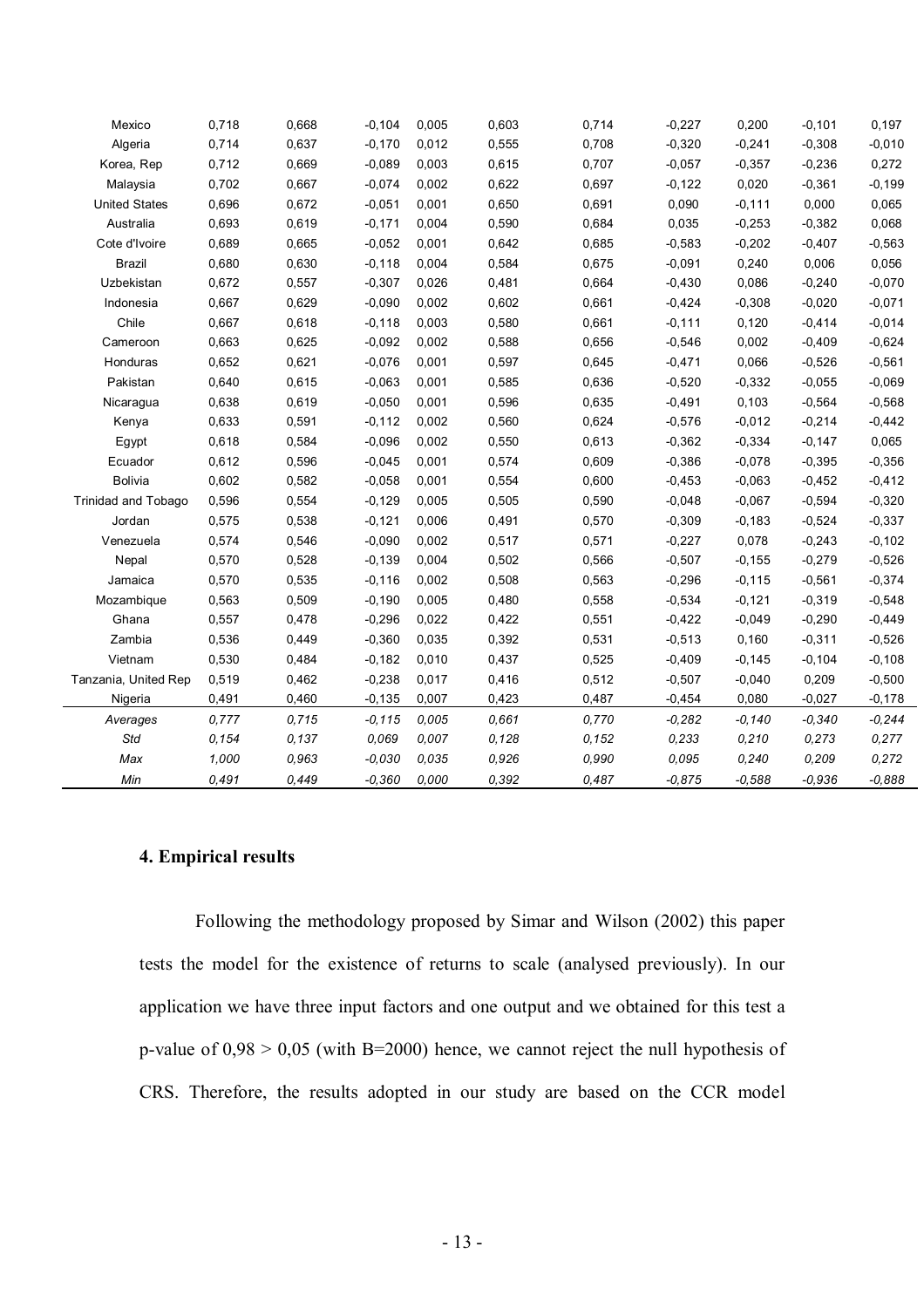assuming constant returns to scale<sup>4</sup>. Furthermore, we obtained a similar statistical test for assuming convexity on the results obtained and thus to choose between the CCR and FDH estimates (bias corrected). In a process analysed previously we obtained a pvalue of  $0.77 > 0.05$  (with B=2000) hence, we cannot reject the null hypothesis of CRS.

Overall, the tests indicate that the proper estimates for measuring countries' biodiversity performances are obtained by the CCR model. The efficiency results obtained using the methodology proposed are presented in table 2. Analytically, table 2 presents the efficiency scores of the 71 countries, the biased corrected efficiency scores and the 95-percent confidence internals: lower and upper bound obtained by B=2000 bootstrap replications using the algorithm described previously. As reported the biodiversity efficient countries (i.e. efficient score  $=1$ ) are reported to be Bangladesh, Marocco, Tajikistan, Tunisia, Ukraine and Uruguay. Whereas countries with higher scores (i.e. more than 0,8) are reported to be Romania, Japan, Italy, Ireland, Slovakia, El Salvador, Germany, Russian Federation, the United Kingdom, Armenia, Switzerland, Costa Rica, Portugal, Poland, Colombia, Greece, Azerbaijan, Panama, Dominican Rep, France, Senegal, Turkey, Peru, Denmark, Israel and Spain. Finally, the countries with the lowest performance  $( $0.6$ ) are Trinidad and Tobago,$ Jordan, Venezuela, Nepal, Jamaica, Mozambique, Ghana, Zambia, Vietnam, Tanzania United Rep. and Nigeria. However, these results obtained from biased CCR indicators and as explained previously following expression (9) the biased corrected results need to be adopted for our analysis. According to the biased corrected efficiency measures the countries with the higher biodiversity efficiency scores (i.e.  $> 0.8$ ) are reported to be Japan, Italy, Romania, the United Kingdom, Armenia, El Salvador, Portugal,

 $\overline{a}$ 

<sup>&</sup>lt;sup>4</sup> All the results obtained from BCC and FDH models are available upon request.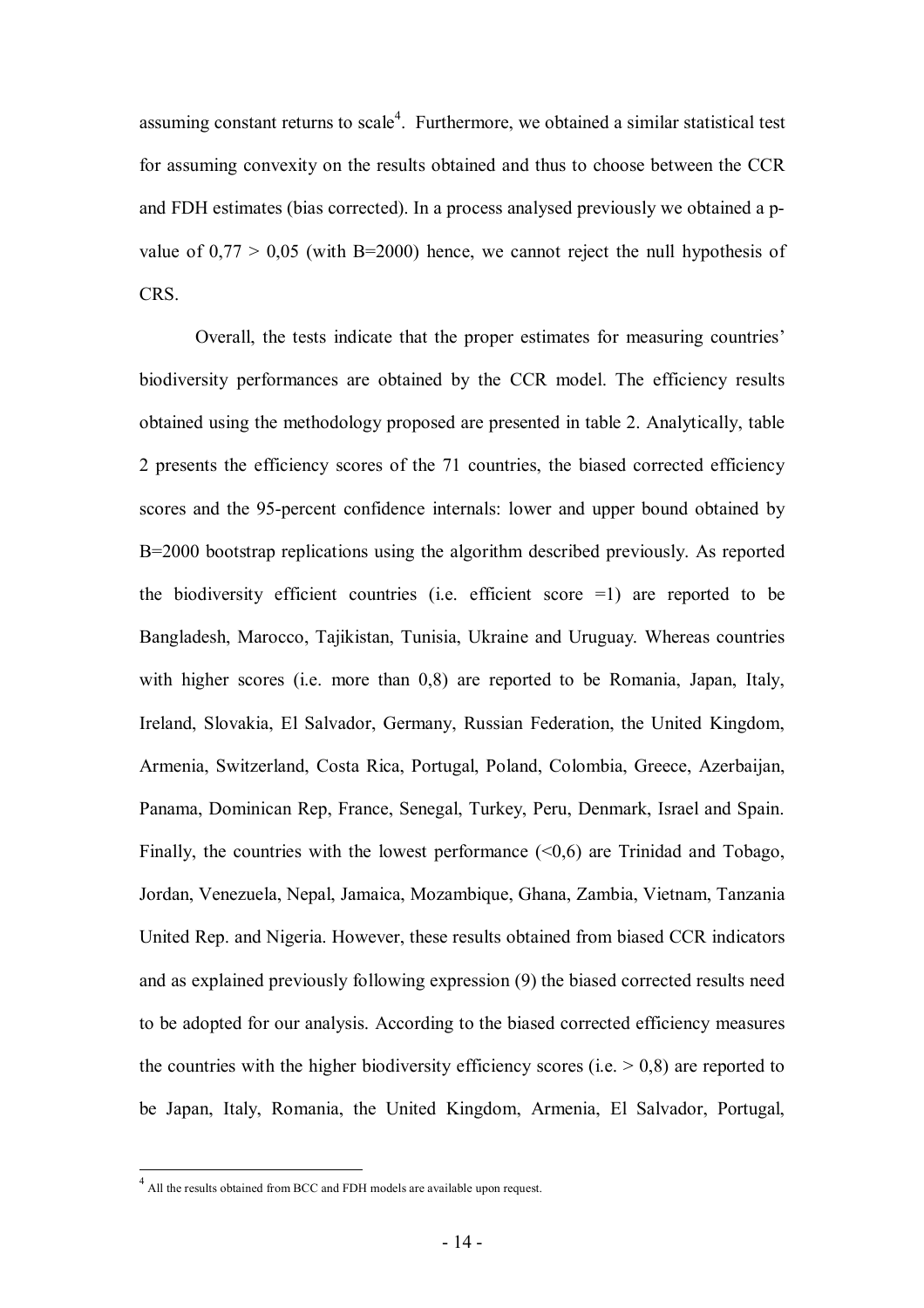Morocco, Tajikistan, Russian Federation, Switzerland, Slovakia, Germany, Panama, Greece, Ireland, Bangladesh, Colombia, Dominican Rep, France, Ukraine, Senegal, Costa Rica, Azerbaijan, Uruguay, Tunisia and Poland. Furthermore, the countries with poor performance (i.e. <0.6) are Trinidad and Tobago, Venezuela, Jordan, Jamaica, Nepal, Mozambique, Vietnam, Ghana, Tanzania United Rep., Nigeria and Zambia. Adopting the methodology proposed before we created four conditional CCR biodiversity efficiency estimators taking into account the influence of the four external variables used (i.e. population, GDPC, GINI and  $CO<sub>2</sub>$ ).

*Table 3: Descriptive statistics of the conditional DEA estimates* 

|          | $\theta(x,y z1)$ | $\theta(x,y z2)$ | $\theta(x,y z3)$ | $\theta(x,y z4)$ | $\theta(x,y z1)/\theta(x,y)$ | $\theta(x,y z2)/\theta(x,y)$ | $\theta(x,y z3)/\theta(x,y)$ | $\theta(x,y z4)/\theta(x,y)$ |
|----------|------------------|------------------|------------------|------------------|------------------------------|------------------------------|------------------------------|------------------------------|
| Averages | 0.495            | 0.637            | 0.436            | 0.533            | 0.605                        | 0.831                        | 0.558                        | 0.664                        |
| Max      | 1.000            | 1.000            | 1.000            | 000.1            | 1.131                        | 1.352                        | 1.404                        | 1.382                        |
| Min      | 0.011            | 0.284            | 0.002            | 0.010            | 0.022                        | 0.392                        | 0.004                        | 0.018                        |
| Std      | 0.309            | 0.210            | 0.289            | 0.329            | 0.333                        | 0.255                        | 0.339                        | 0.381                        |

Table 3 provides the descriptive statistics of the several conditional DEA estimators used<sup>5</sup>. As can be realised the highest influence on countries biodiversity performance is due to countries' population. The original average value of the efficiency scores (Table 2) was 0,777 (for the biased efficiency scores) and 0,715 (for the unbiased efficiency scores). However taking into account the influence of the countries' populations, the average value of the efficiency score has been decreased to the level of 0,436 (Table 3). Similarly the next higher effect has been made by the countries' levels of GDP per capita. The influence of GDP per capita on countries' biodiversity performance has decreased the average efficiency scores to 0,495. Accordingly the levels of countries'  $CO<sub>2</sub>$  have decreased countries' efficiency scores to an average value of 0,533. However, the GINI index doesn't seem to have such a dramatic influence on countries' biodiversity performance compared to the other three

 5 The analytical results of the conditional DEA estimators are available upon request.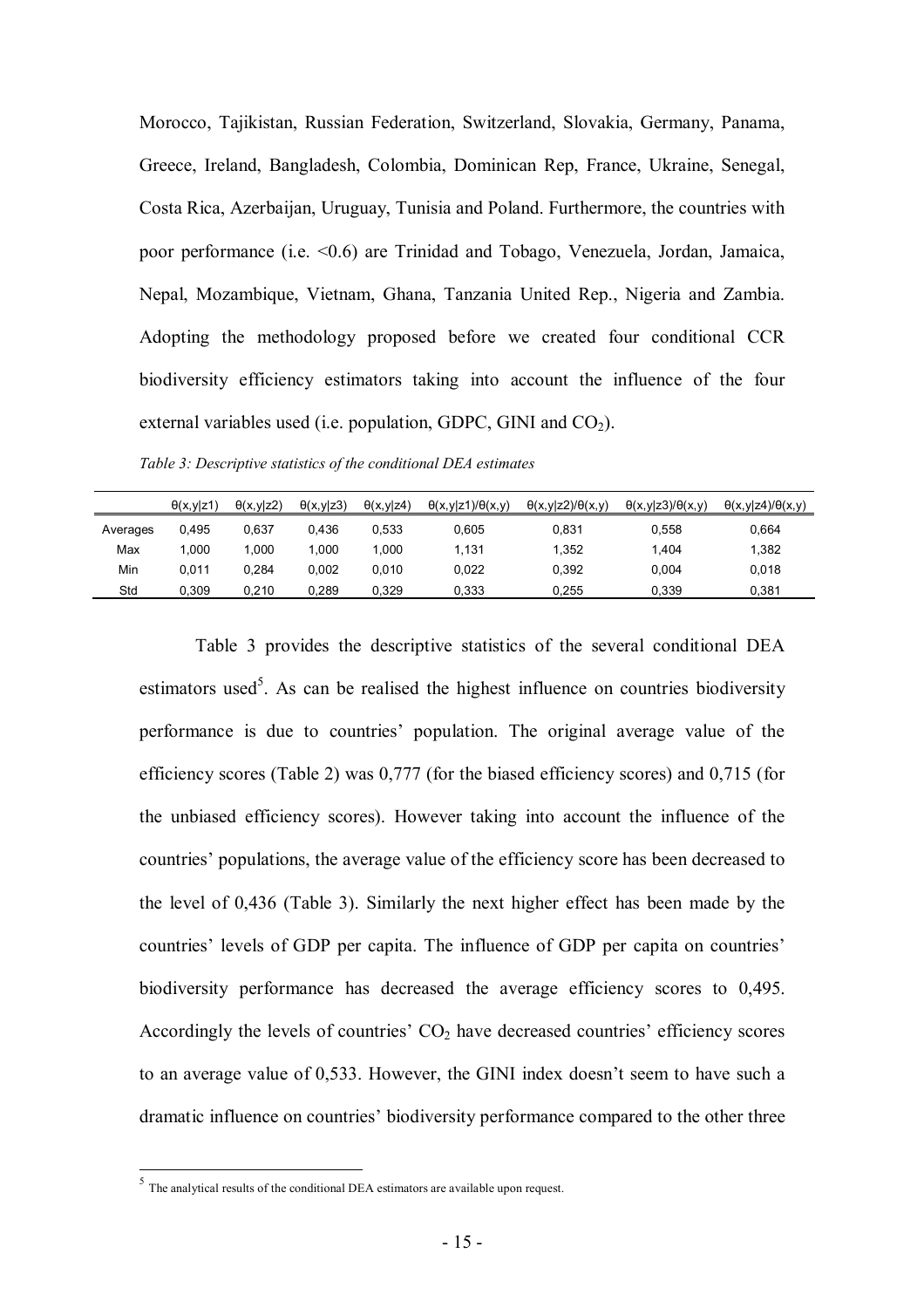variables examined. The same conclusions can be obtained when analysing the descriptive statistics of the ratios of conditional DEA to the original DEA estimates *θ(x,y|z)/θ(x,y)*.



*Figure 1: Examining the effect of the external variables on countries' biodiversity performance* 

As described previously figure 1 illustrates the effect of the three external variables on countries' biodiversity performance. As can be realised by the graphs (1a-d) the four factors have a negative effect on countries' performances. However, one of the interesting points of this study is to analyse the effect of the four factors on a country to country basis. For that reason the result of the efficiency levels of  $\theta(x,y)$  - $\theta(x,y|z)$  are presented on Table 2 according to the external factors. Analysing the results on Table 2 we can observe that GDP per capita has a positive influence on several countries' biodiversity performances. These countries are Canada, the United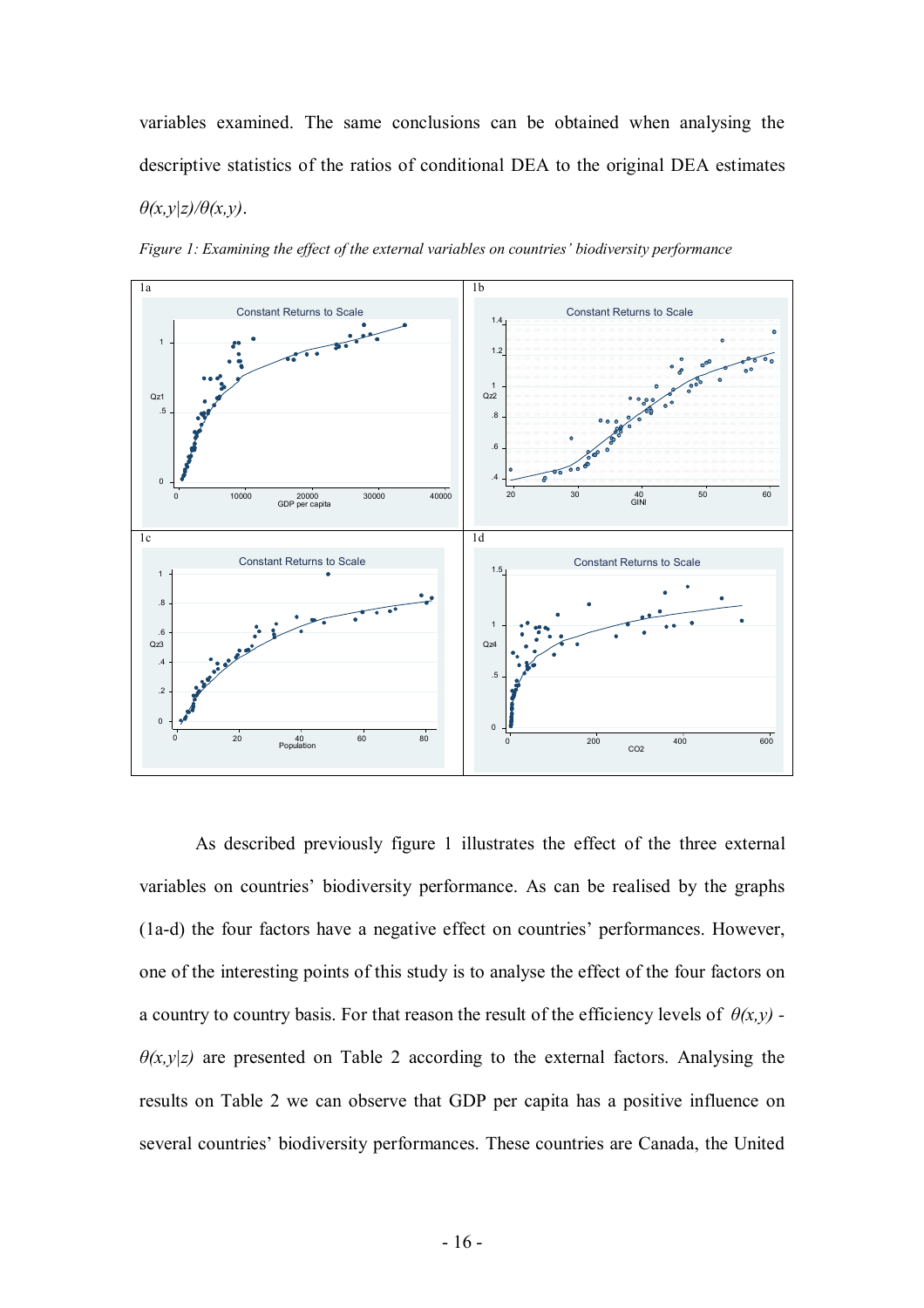States, Switzerland, Denmark, Australia, Slovakia, Ireland and Japan. However, for some countries GDP per capita has a negative impact. The highest negative impact levels on countries' biodiversity performances (> -0,5) have been reported for Nepal, Tanzania United Rep, Zimbabwe, Zambia, Pakistan, Mozambique, Cameroon, Kenya, Cote d'Ivoire, Armenia, Senegal, Bangladesh and Tajikistan.

Furthermore, when we are looking at the effect of income inequality (GINI) on countries biodiversity performance we realise that it has a small positive effect on countries' performance. These countries are Brazil, Mexico, Zambia, Peru, South Africa, Paraguay, Guatemala, Chile, Zimbabwe, Nicaragua, Colombia, Uzbekistan, Costa Rica, Philippines, Nigeria, Venezuela, Honduras, Russian Federation, El Salvador, Malaysia, Panama and Cameroon. However, income inequality has a negative effect on countries' performance with the highest negative results  $(> -0.5)$  to be reported for Denmark, Germany, Romania, Slovakia, Italy and Japan.

Population appears to have a small positive impact on six countries' biodiversity performances (Tanzania United Rep, Bulgaria, Costa Rica, Armenia, Russian Federation and Brazil), however, on the rest of the countries it appears to have a negative impact. The countries which appear to be affected the most (i.e.  $\ge$ 0,7) are Denmark, Switzerland, Tajikistan, Slovakia, Panama, Ireland and Uruguay. Finally, for the case of  $CO<sub>2</sub>$  it can be realised that in the majority of cases the influence is negative. Specifically, the highest negative influence  $(>=0,5)$  is reported for Tanzania United Rep, Dominican Rep, Guatemala, Nepal, Zambia, Kyrgyzstan, Mozambique, Honduras, Cote d'Ivoire, Nicaragua, El Salvador, Cameroon, Paraguay, Panama, Tajikistan, Costa Rica, Senegal and Armenia.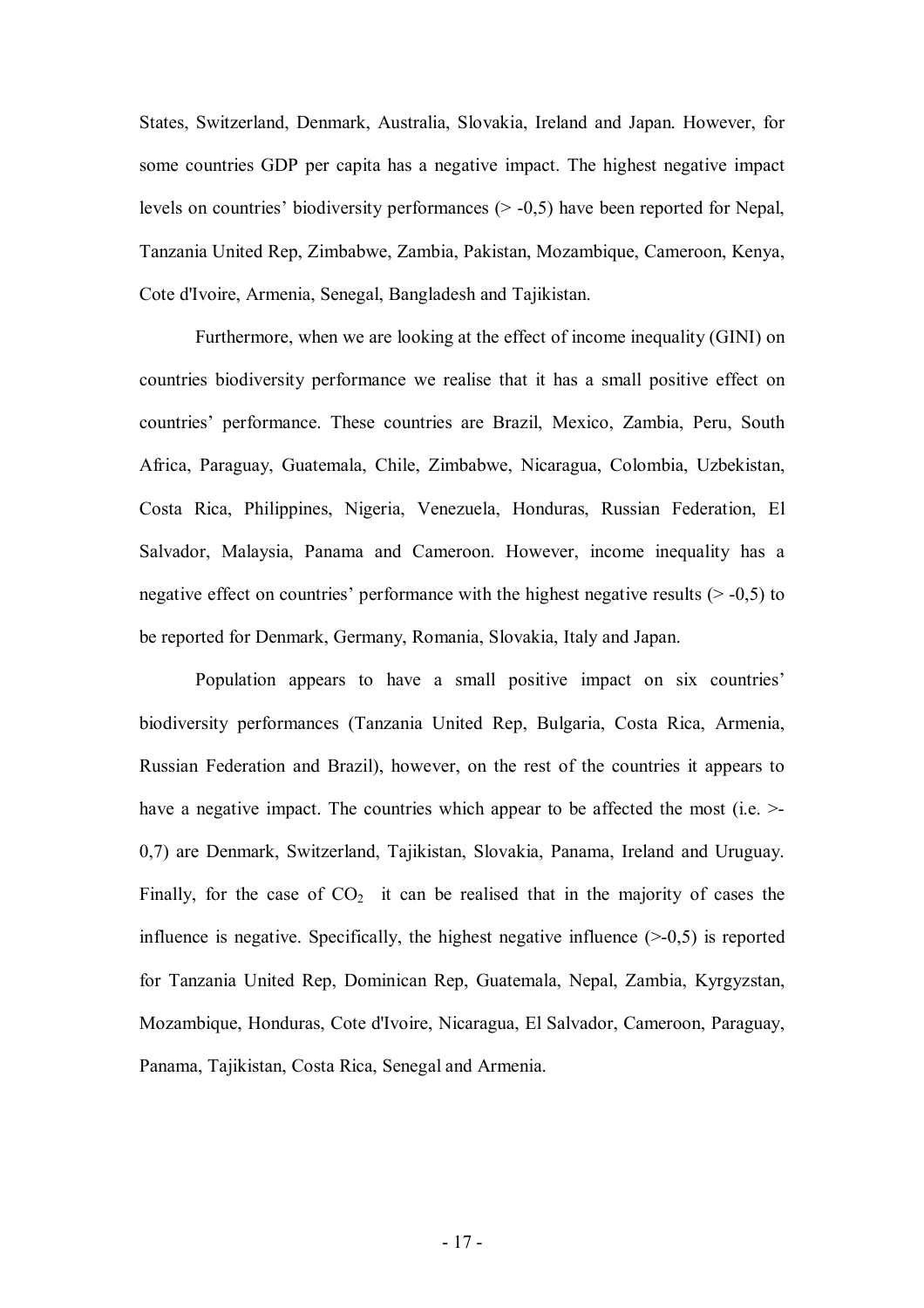## **5. Conclusions**

Strien et al. (2009) have provided a typology of biodiversity indicators relative to their link with their environmental factors based on the typology introduced by Gregory et al. (2005). As such this study provides a composite indicator of measuring countries' biodiversity performance and can be characterised as 'type 4' indicators. These kinds of indicators show how biodiversity is responding to environmental factors in general, rather than looking how specific species or species groups are doing. As such, to our knowledge, for the first time, this study uses conditional DEA, bootstrap techniques and kernel density estimations for 71 countries in order to measure their biodiversity performances. By obtaining among others, the efficiency scores and the optimal ratios levels for inefficient countries this study provides raw policy models for biodiversity performance evaluation. Following Hamilton's (2005) remarks regarding biodiversity's theoretical limitations of measurement and its usefulness in a sociological and political perspective, this paper provides a real example of how new advances in DEA methodology can be used for providing a methodological framework creating biodiversity indicators taking into account different environmental factors. In addition, the methodological tests adopted revealed that the convexity proved to be a vital issue of the construction of unbiased DEA estimators. Moreover, when we test for scale efficiencies it appeared that such a hypothesis would led us to biased estimations.

As such, the empirical results reveal that GDP per capita, income inequalities, levels of  $CO<sub>2</sub>$  and population level have an overall negative effect on countries' biodiversity performance. However, countries' population level is the dominant threat of countries' biodiversity performance followed up by GDP per capita and income inequalities. More analytically, it appears that GDP per capita has a positive effect on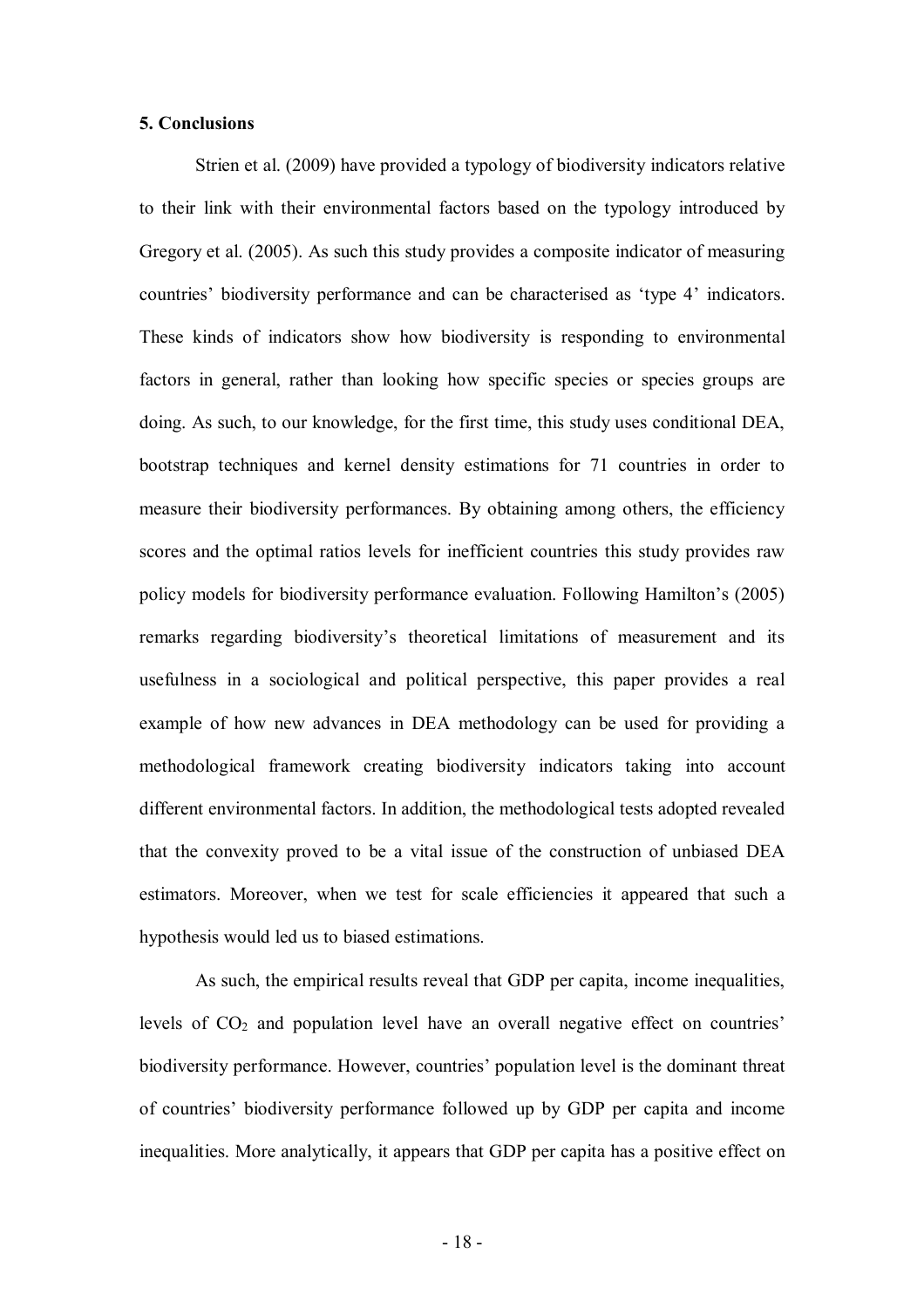developed countries' biodiversity performance but a negative effect on under develop and developing countries. From the other hand income inequalities have a negative effect on developed countries' biodiversity performance and a positive effect on under develop and developing countries. The results reveal, that  $CO<sub>2</sub>$ , population, income inequalities and GDP per capita have different impact on developed, under develop and developing countries and therefore environmental policies must be adopted and implemented accordingly.

Due to the fact that the main concerns of the environmental social sciences is the deep understanding of the social and economic forces that change the environment the methodological approach applied in this paper can be a vital tool for shaping and evaluating environmental policies.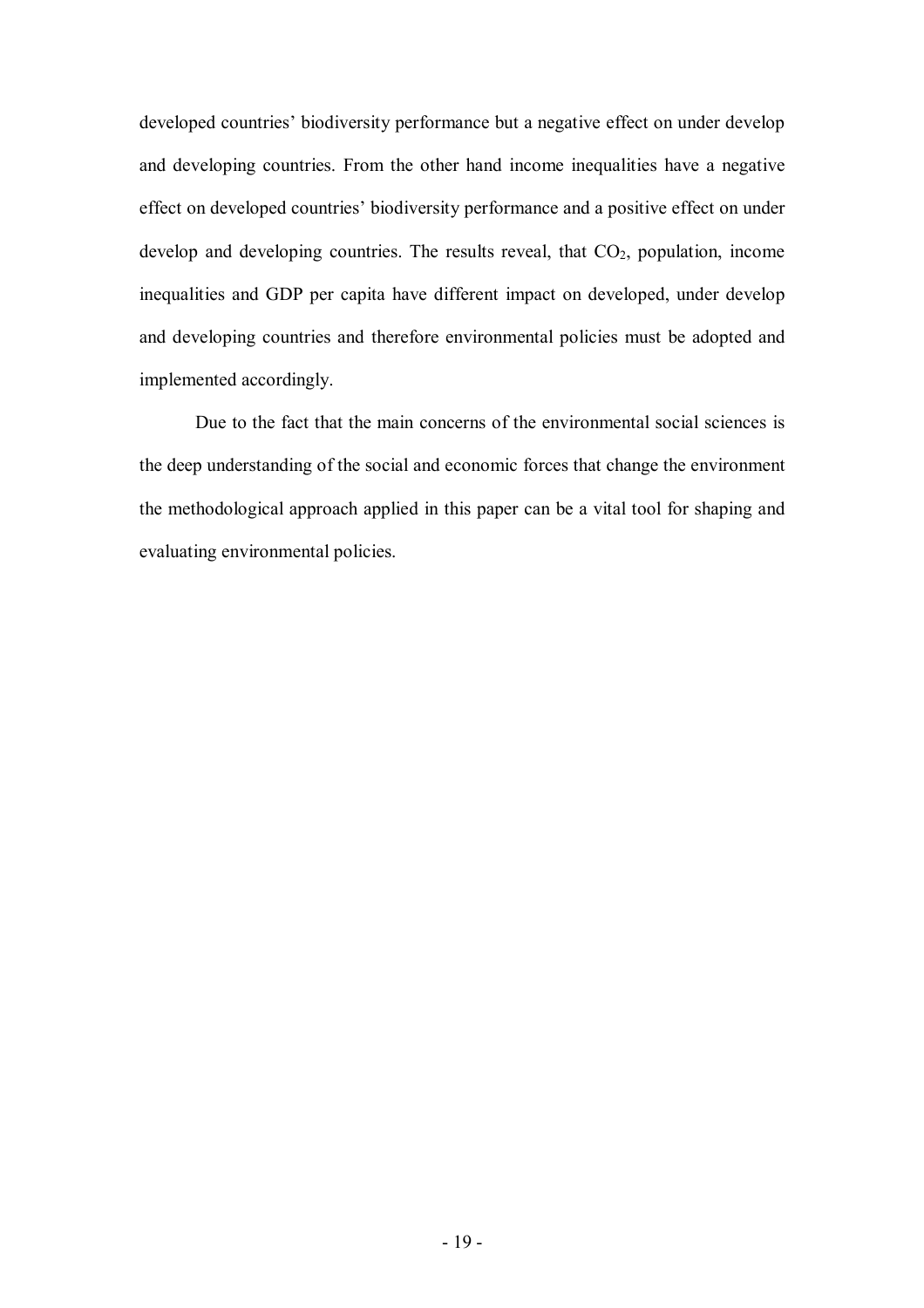## **References**

Allen, A.P., Brown, J.H., Gillooly, J.F., 2002. Global biodiversity, biochemical kinetics, and the energetic-equivalence rule. Science 297, 1545-1548.

Alsharif, K., Feroz, E.H., Klemer, A., Raab, R., 2008. Governance of water supply systems in the Palestinian Territories: A data envelopment analysis approach to the management of water resources. Journal of Environmental Management 87, 80-94.

Badin, L., Simar, L., 2004. A bias corrected nonparametric envelopment estimator of frontiers. Discussion Paper 0406, Institut de Statistique, Universite´ Catholique de Louvain, Louvain de la Neuve, Belgium.

Banker, R.,D., Charnes, A., Cooper, W.W., 1984. Some Models for Estimating Technical and Scale Inefficiencies in Data Envelopment Analysis. Management Science 30, 1078 – 1092.

Billeter, R., Liira, J., Bailey, D., Bugter, R., Arens, P., Augenstein, I., Aviron, S., Baudry, J., Bukacek, R., Burel, F., Cerny, M., De Blust, G., De Cock, R., Diekotter, T., Dietz, H., Dirksen, J., Dormann, C., Durka, W., Frenzel, M., Hamersky, R., Hendrickx, F., Herzog, F., Klotz, S., Koolstra, B., Lausch, A., Le Coeur, D., Maelfait, J.P., Opdam, P., Roubalova, M., Schermann, A., Schermann, N., Schmidt, T., Schweiger, O., Smulders, M.J.M., Speelmans, M., Simova, P., Verboom, J., van Wingerden, W.K.R.E., Zobel, M., Edwards, P.J., 2008. Indicators for biodiversity in agricultural landscapes: a pan-European study. Journal of Applied Ecology 45, 141- 150.

Buckland, S.T., Magurran, A.E., Green, R.E., Fewster, R.M., 2005. Monitoring change in biodiversity through composite indices. Philosophical Transactions of the Royal Society B 360, 243–254.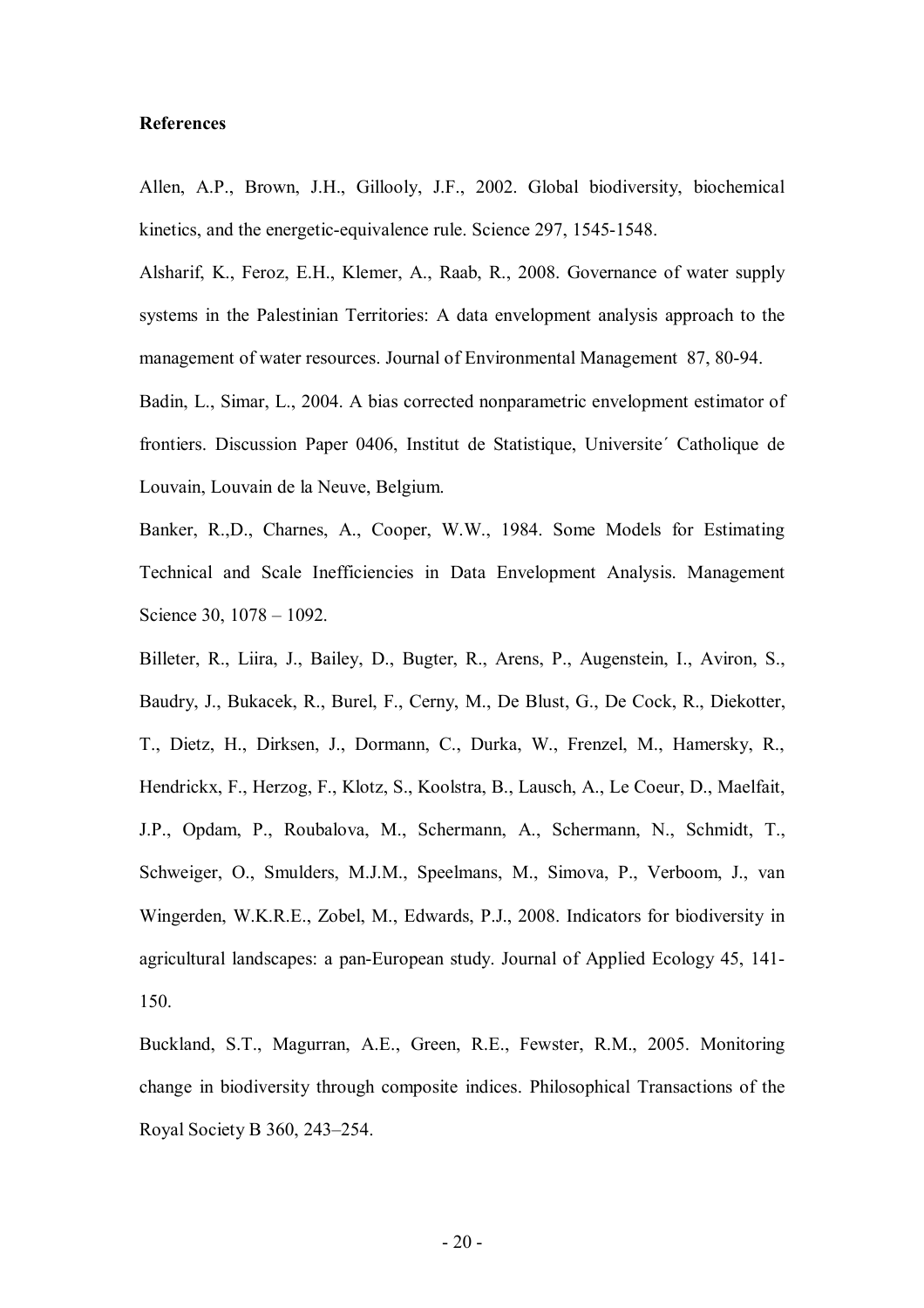Cazals, C., Florens, J.P., Simar, L., 2002. Nonparametric frontier estimation: a robust approach. Journal of Econometrics 106, 1-25.

Charnes, A., Cooper, W.W., Rhodes, L.E., 1978. Measuring the efficiency of decision making units. European Journal of Operational Research 2, 429-444.

Daraio, C., Simar, L., 2005a. Conditional Nonparametric frontier models for convex and non convex technologies: a unifying approach. Working Paper 2005/12 Laboratory of Economics and Management LEM Pisa, Italy.

Daraio, C., Simar, L., 2005b. Introducing environmental variables in nonparametric frontier models: A probabilistic approach. Journal of Productivity Analysis 24, 93– 121.

Daraio, C., Simar, L., 2007. Advanced robust and nonparametric methods in efficiency analysis. Springer Science, New York.

Delong, B., 2003. Estimating world GDP, one million B.C.-present. Department of Economics, University of California, Berkley.

Derpin, D., Simar, L., Tulkens, H., 1984. Measuring labor efficiency in post offices, in: Marchand, M., Pestieau, P., Tulkens, H. (Eds), The performance of public enterprises: Concepts and measurement. Amstredam: North-Holland, pp. 243-267.

Efron, B., 1979. Bootstrap methods: another look at the jackknife. The Annals of Statistics 7, 1-16.

Färe, R., Grosskopf, S., Hernandez-Sancho, F., 2004. Environmental performance: an index number approach. Resource and Energy Economics 26 (4), 343-352.

Färe, R., Grosskopf, S., Sancho, H., 1999. Environmental performance: an index number approach. Department of Economics Working Paper. Oregon State University, Corvallis, Oregon.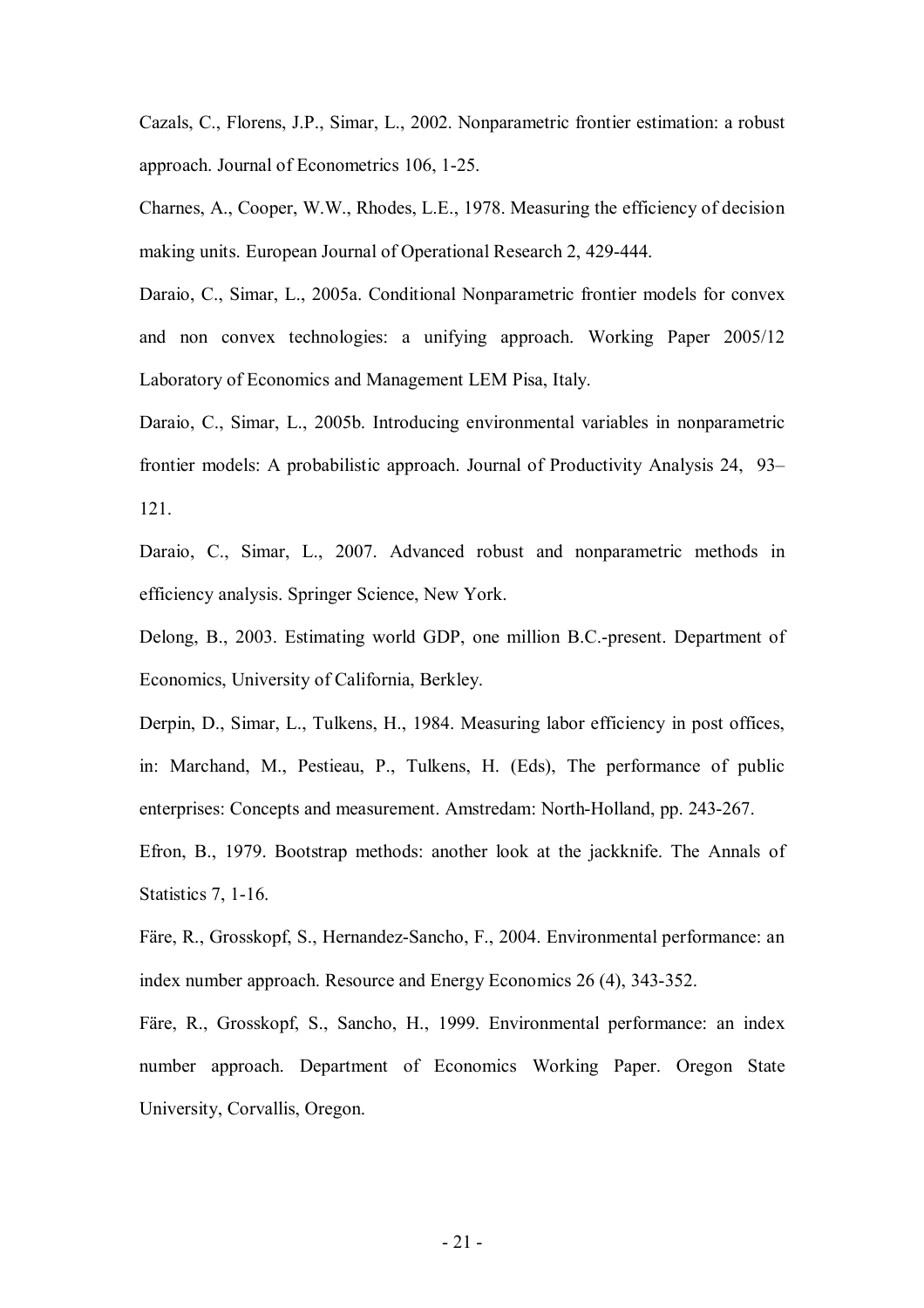Färe, R., Grosskopf, S., Zaim, O., 2003. An Environmental Kuznets Curve for the OECD countries. In: Färe, R., Grosskopf, S. (Eds.), New Directions: Efficiency and Productivity. Kluwer Academic Publishers, pp. 79–90.

Farrell, M.J., 1957. The Measurement of Productive Efficiency. Journal of the Royal Statistical Society 120, 253-281.

Grashof-Bokdam, C.J., van Langevelde, F., 2004. Green veining: landscape determinants of biodiversity in European agricultural landscapes. Landscape Ecology 20, 417–439.

Gregory, R.D., van Strien, A.J., Vorisek, P., Gmelig Meyling, A.W., Noble, D., Foppen, R.P.B., Gibbons, D.W., 2005. Developing indicators for European birds. Philosophical Transactions of the Royal Society B 360, 269–288.

Halkos, G.E., Tzeremes, N.G., 2009. Exploring the existence of Kuznets curve in countries' environmental efficiency using DEA window analysis. Ecological Economics doi:10.1016/j.ecolecon.2009.02.018.

Hamilton, A.J., 2005. Species diversity or biodiversity? Journal of Environmental Management 75, 89-92.

Hoffman, J., 2004. Social and environmental influences on endangered species: a cross-national study. Sociological Perspectives 47, 79-107.

Huston, M.A., Brown, J.H., Allen, A.P., Gillooly, J.F., 2003. Heat and biodiversity. Science 299, 512-513.

Hutchinson, G.E., 1959. Homage to Santa Rosalia or why are there so many kinds of animals. American Naturalist 93, 145-159.

Jeong, S.O., Simar, L., 2006. Linearly interpolated FDH efficiency score for nonconvex frontiers. Journal of Multivariate Analysis 97, 2141-2161.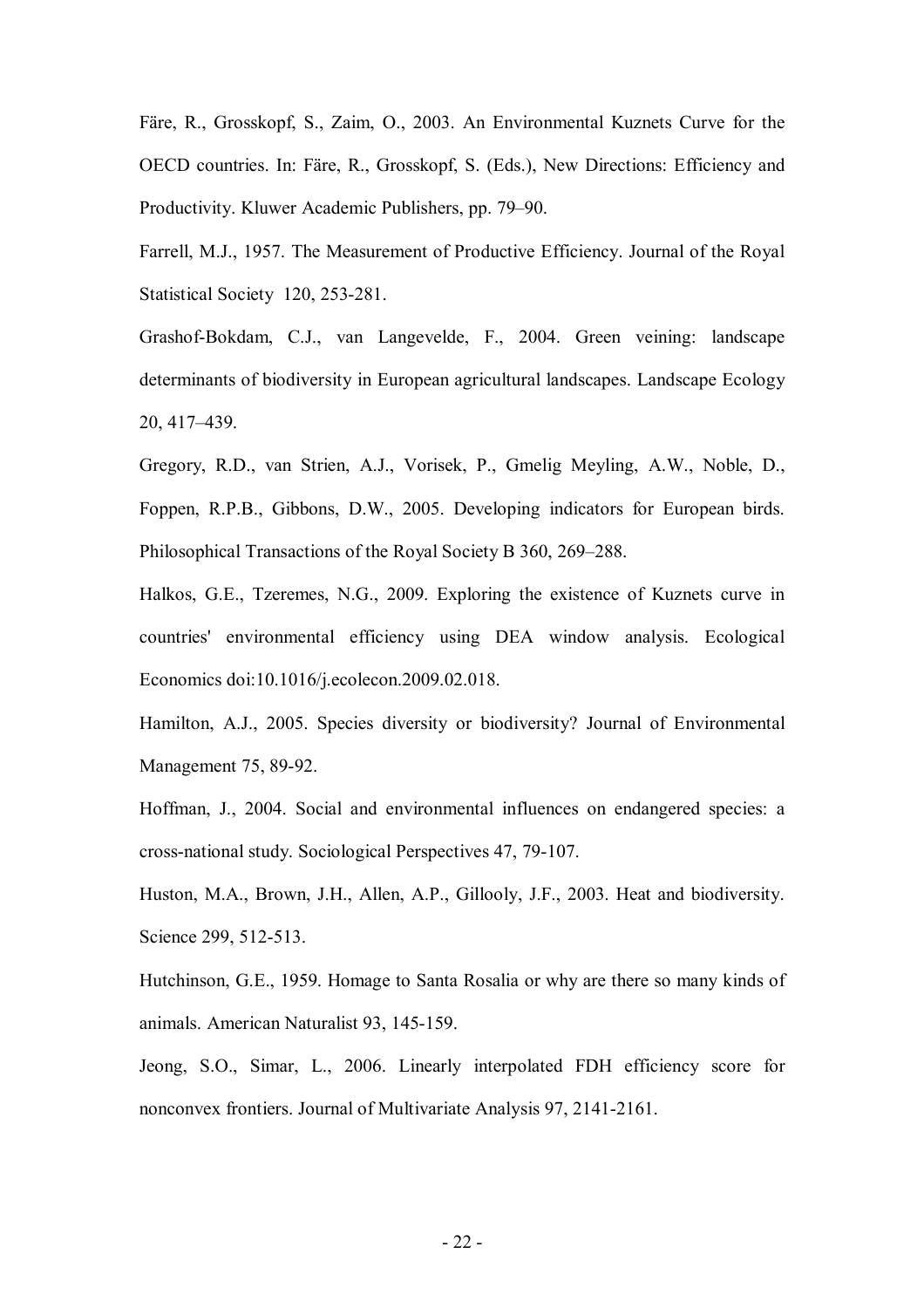Jung, E.J., Kim, J.S., Rhee, S.K., 2001. The measurement of corporate environmental performance and Its application to the analysis of efficiency in oil industry. Journal of Cleaner Production 9(6), 551-563.

Kao, C., Chhang, P.L., Hwang, S.N., 1993. Data envelopment analysis in measuring the efficiency of forest management. Journal of Environmental Management 38, 73- 83.

Lamb, E., G., Bayne, E., Holloway, G., Shieck, J., Boutin, S., Herbers, J., Haughland, D.L., 2009. Indices for monitoring biodiversity change: Are some more effective than others? Ecological Indicators 9, 432-444.

Loh, J., Green, R.E., Ricketts, T., Lamoreux, J., Jenkins, M., Kapos, V., Randers, J., 2005. The living planet index: using species population time series to track trends in biodiversity. Philosophical Transactions of the Royal Society B 360, 289–295.

Magurran, A.E., 2004. Measuring Biological Diversity. Blackwell, Oxford.

Margalef, R.D., 1958. Information theory in ecology. General Systems 36–71.

McNeely, J.A., 1994. Protected areas for the 21st century: working to provide benefits to society. Biodiversity and Conservation 3,390-405.

Nielsen, S.E., Bayne, E.M., Schieck, J., Herbers, J., Boutin, S., 2007. A new method to estimate species and biodiversity intactness using empirically derived reference conditions. Biological Conservation 137, 403–414.

Pimentel, D., Acquay, H., Biltonen, M., Rice, P., Silva, M., Nelson, J., Lipner, V., Giordano, S., Horowitz, A., D'Amore M., 1992. Environmental and economic costs of pesticide use. BioScience 42(10), 750- 760.

Simar, L., Wilson, P., 2008. Statistical interference in nonparametric frontier models: recent developments and perspectives. In: Fried H. Lovell CAK, Schmidt S (eds). The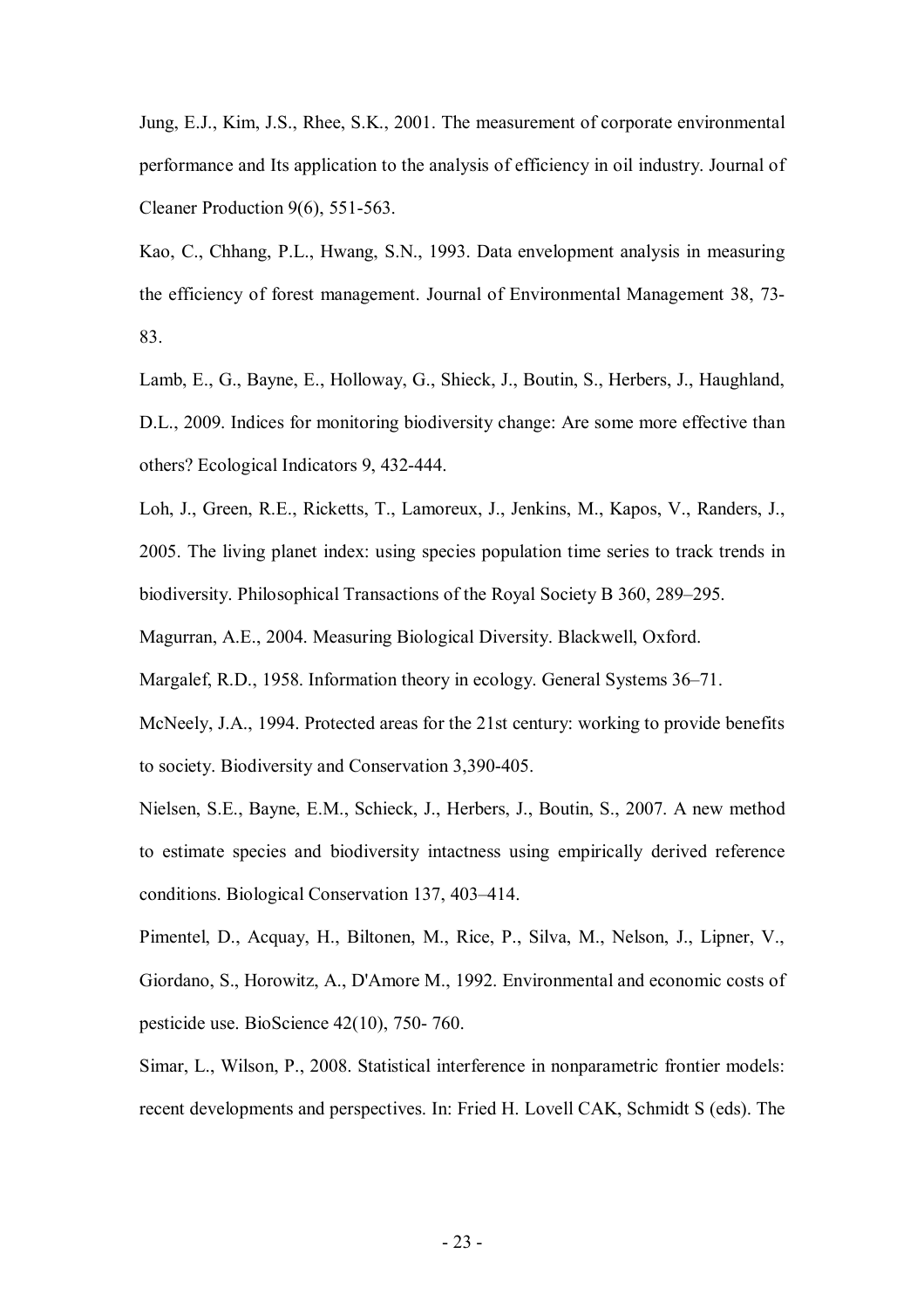measurement of productive efficiency and productivity change, Oxford University Press, New York.

Simar, L., Wilson, P.W., 1998. Sensitivity analysis of efficiency scores: how to bootstrap in non parametric frontier models. Management Science 44, 49-61.

Simar, L., Wilson, P.W., 2000. A general methodology for bootstrapping in nonparametric frontier models. Journal of Applied Statistics 27, 779 -802.

Simar, L., Wilson, P.W., 2002. Non parametric tests of return to scale. European Journal of Operational Research 139, 115-132.

Simpson, E.H., 1949. Measurement of diversity. Nature 163, 688.

Taskin, F., Zaim, O., 2000. Searching for a Kuznets curve in environmental efficiency using kernel estimations. Economics Letters 68, 217–223.

Turner, R.K., Button, K., Nijkamp, P., 1999. Ecosystems and Nature: Economics, Science and Policy. Elgar, Cheltehham.

Tyteca, D., 1996. On the measurement of the environmental performance of firms e a literature review and a productive efficiency perspective. Journal of Environmental Management 46 (3), 281-308.

Tyteca, D., 1997. Linear programming models for the measurement of environmental performance of firms e concepts and empirical results. Journal of Productivity Analysis 8 (2), 183-197.

Van Strien, A.J., van Duuren, L., Foppen, R.P.B., Soldaat, L.L., 2009. A typology of indicators of biodiversity change as a tool to make better indicators. Ecological Indicators doi:10.1016/j.ecolind.2008.12.001.

Wagner, H.H., Edwards, P.J., 2001. Quantifying habitat specificity to assess the contribution of a patch to species richness at a landscape scale. Landscape Ecology 16(2), 121–131.